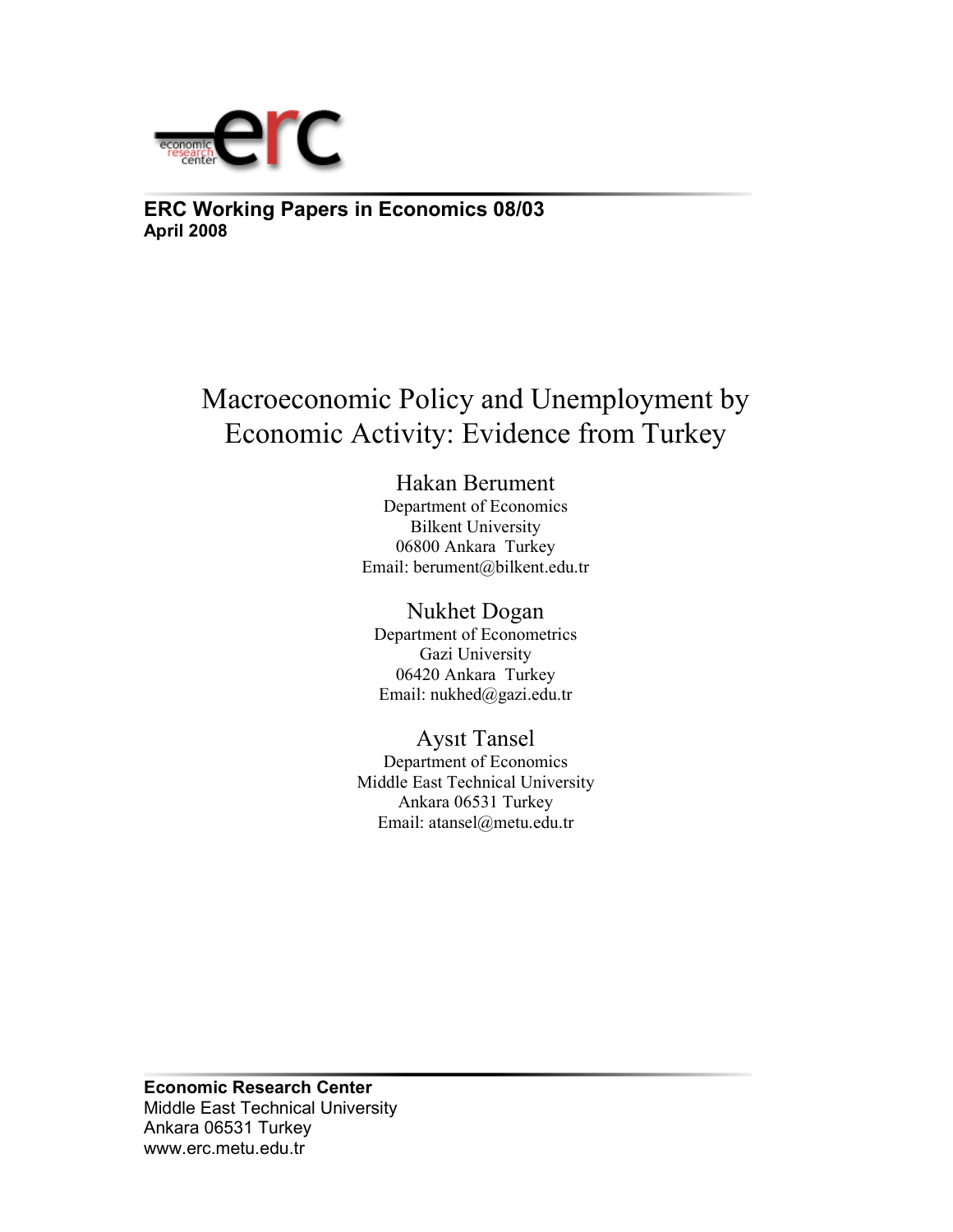## **Macroeconomic Policy and Unemployment by Economic Activity: Evidence from Turkey**

Hakan Berument Department of Economics Bilkent University 06800 Ankara Turkey Phone: +90 312 266 2529 Fax: +90 312 266 5140 E-mail: [berument@bilkent.edu.tr](mailto:berument@bilkent.edu.tr) URL: http://www.bilkent.edu.tr/~berument

Nukhet Dogan Department of Econometrics Gazi University 06420 Ankara Turkey Phone: +90 312 212 6853/1228 Fax: +90 312 213 2036 E-mail: nukhed@gazi.edu.tr URL: http://nukhetdog.googlepages.com/home

Aysit Tansel Department of Economics Middle East Technical University 06531 Ankara Turkey and Institute for the Study of Labor (IZA) Bonn, Germany Phone: +90 312 210 2057 Fax: +90 312 210 7964 E-mail: atansel@metu.edu.tr

February 2008

Corresponding author. The authors gratefully acknowledge the financial support from the Turkish Academy of Science (SBB-4024) and would like to thank an anonymous referee for his (or her) helpful comments.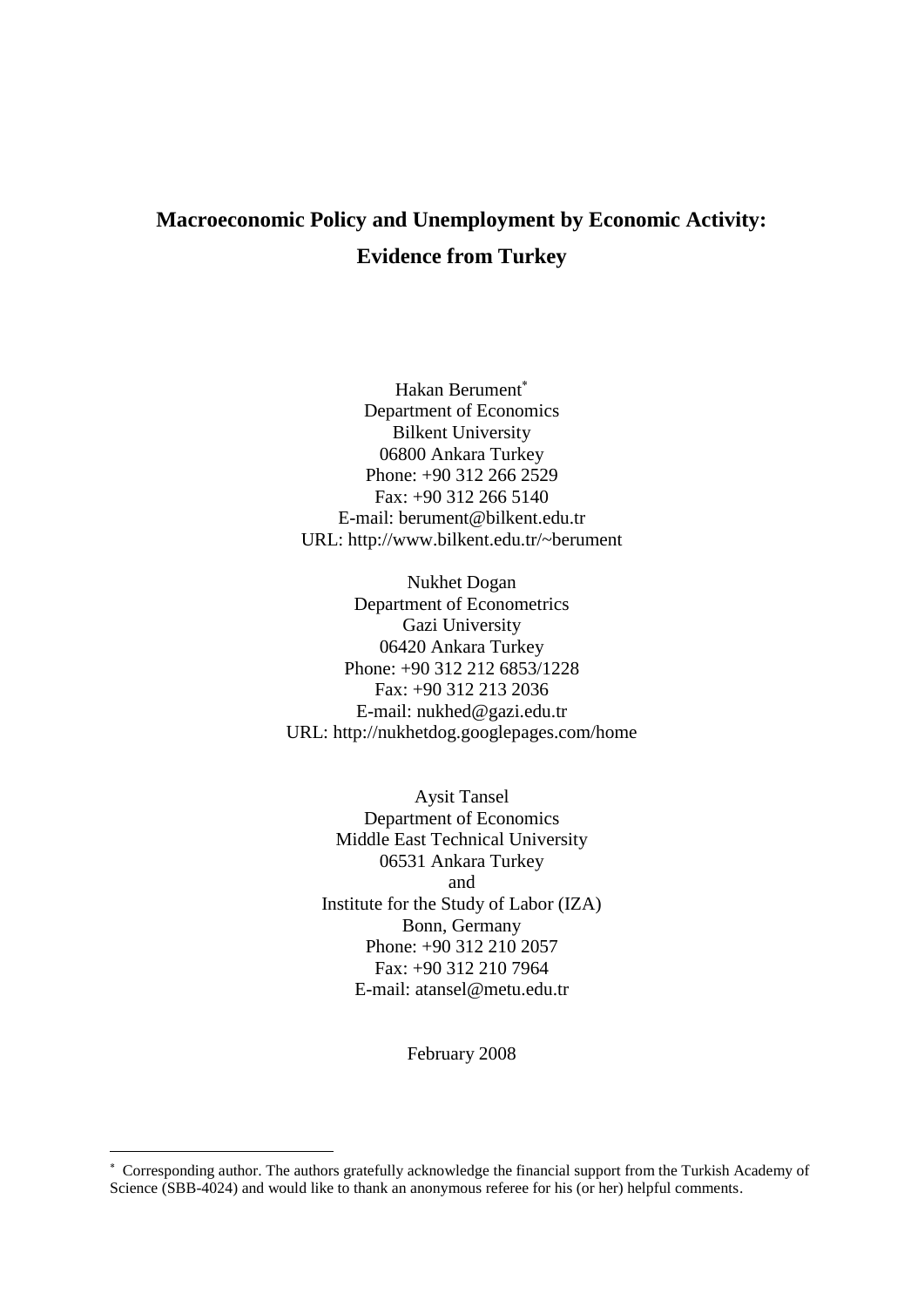## **Macroeconomic Policy and Unemployment by Economic Activity: Evidence from Turkey**

#### **Abstract**

This paper investigates how macroeconomic policy shocks in Turkey affect the total unemployment and provides evidence on the differential responses of the unemployment by sectors of economic activity. Our paper extends the previous work in two respects. First, we consider not only the response of total unemployment but also the response of unemployment by sectors of economic activity. Second, we consider not only the effect of monetary policy shocks, but also the effects of several other macroeconomic shocks. The quarterly data used which covers the period 1988:01 to 2004:04 from Turkey. A VAR model with a recursive order is employed to estimate the effects of shocks in real GDP, price, exchange rate, interbank interest rate, money supply and own sectoral unemployment on unemployment by sectors of economic activity. The results indicate that the positive income shock is followed by a decrease in unemployment in all economic activity groups during the initial periods except the unemployment in the *Electricity* sector and the *Community Services* sector. A positive money shock decreases unemployment in sectors of *Mining, Manufacturing, Construction, Wholesale-Retail Trade, Transportation* and*, Finance-Insurance*. Opposite results are obtained with the interbank interest rate shocks. Even if, they are not statistically significant, a positive interbank interest rate shock increases the unemployment in all economic activities at the initial levels but derives down the unemployment in the *Agriculture* and the *Community Services* sectors at the initial level. Moreover, a positive price shock increases unemployment in all economic sectors in the long run except the *Mining* and the *Community Services*. Thus, unemployment in different sectors of economic activity respond differently to various macroeconomic policy shocks.

Key Word**:** Macroeconomic Policy Shocks, Unemployment by Economic Activity JEL Codes: E60, E24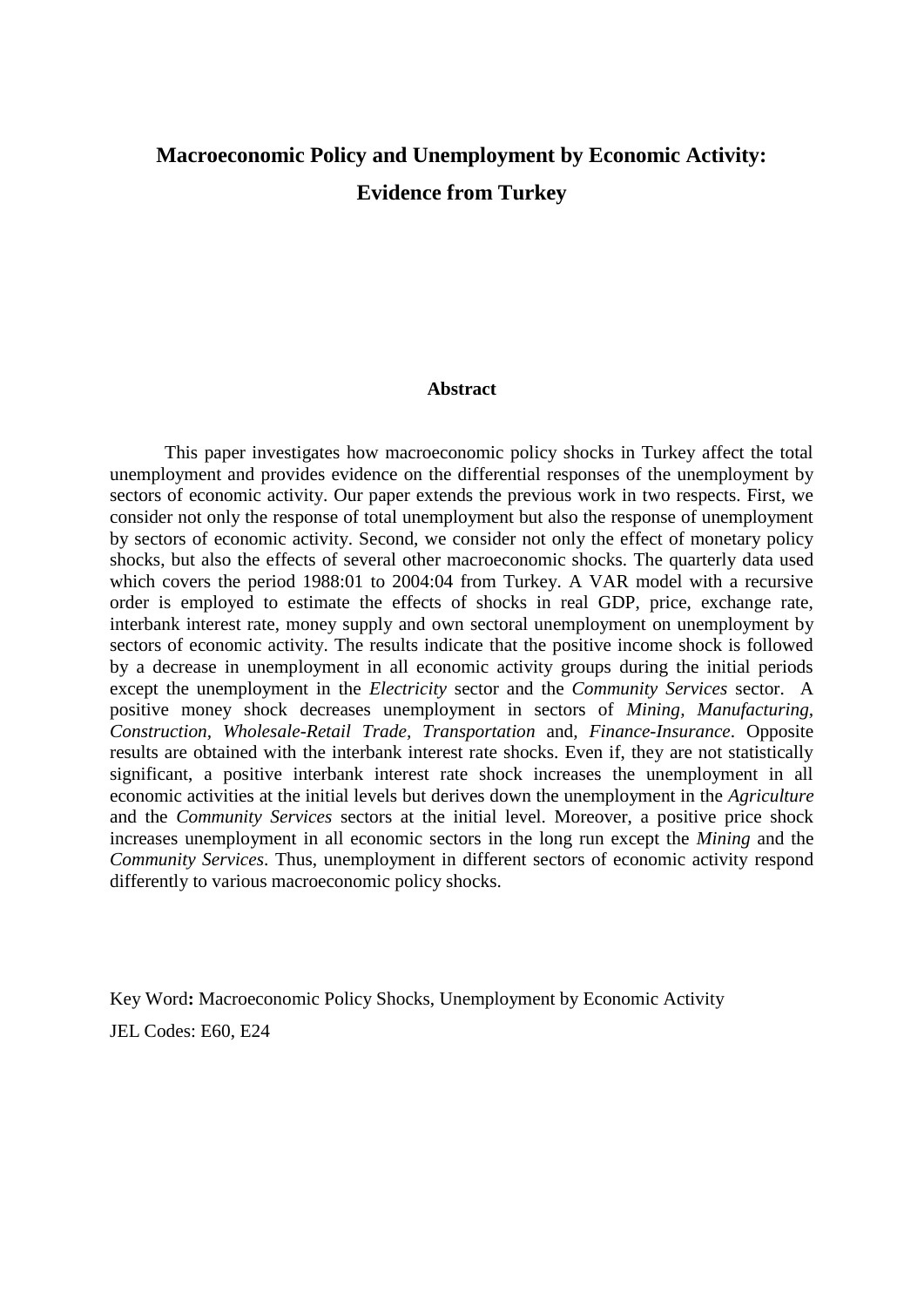#### **1. Introduction**

This paper investigates the effect of various macroeconomic policy shocks on total unemployment and unemployment by branches of economic activity. Economic shocks do affect the output, and due to Okun's law these shocks do also affect unemployment. Empirical studies such as Cascio (2001), Orphanides and Williams (2002), and Djivre and Ribon (2003) investigate the relationship between monetary policy shocks and total unemployment. They find that tight monetary policy increases unemployment. Christiano et al. (1997) showed theoretically that response of unemployment is sensitive to frictionless labor markets, wage contracts and factor hoarding; all of which dampens the movements in the marginal cost of production. There may be a number of reasons for the differential response of unemployment by sector of economic activity to various macroeconomic policy shocks. First, the sectors of economic activity may differ by their liquidity requirements and labor-capital ratios. Second, they may further differ in terms of their openness to foreign trade and imported input requirements. Third, they may also differ in terms of their labor market conditions. For this reason, unemployment response is expected to be different in different labor market conditions and in different sectors of economic activity. Therefore, our aim in this paper is to investigate empirically the effects of different macroeconomic policy shocks on total unemployment and the unemployment in various sectors of economic activity. Such an investigation has not been carried out hitherto.

Although there are various studies that look at the effects of different policy shocks on total unemployment, to the best of our knowledge, there is no study that examines the relationship between macroeconomics policy shocks that we consider and unemployment by sectors of economic activity. Empirical studies such as Cascio (2001) for 11 European countries, Orphanides and Williams (2002) and Ravn and Simonelli (2006) for the US, Djivre and Ribon (2003) for Israel, investigate the relationship between monetary policy shocks and total unemployment. They find that tight monetary policy increases unemployment. On the other hand, Agenor and Aizenman (1999) theoretically look at the effects of fiscal policies on output, wages and employment with in a small open economy within general equilibrium framework. They argue that expansionary fiscal policies increase unemployment. Alexius and Holmlund (2007) conclude that monetary policy has more persistent effects on unemployment than the fiscal policy and foreign demand in Sweden. Their results show that 30 percent of the fluctuations in unemployment are caused by shocks to monetary policy during 1980 to 2005. Differently, Zavodny and Zha (2000) examine the relationship between monetary policy and the race-specific unemployment rates in the US. They find that the black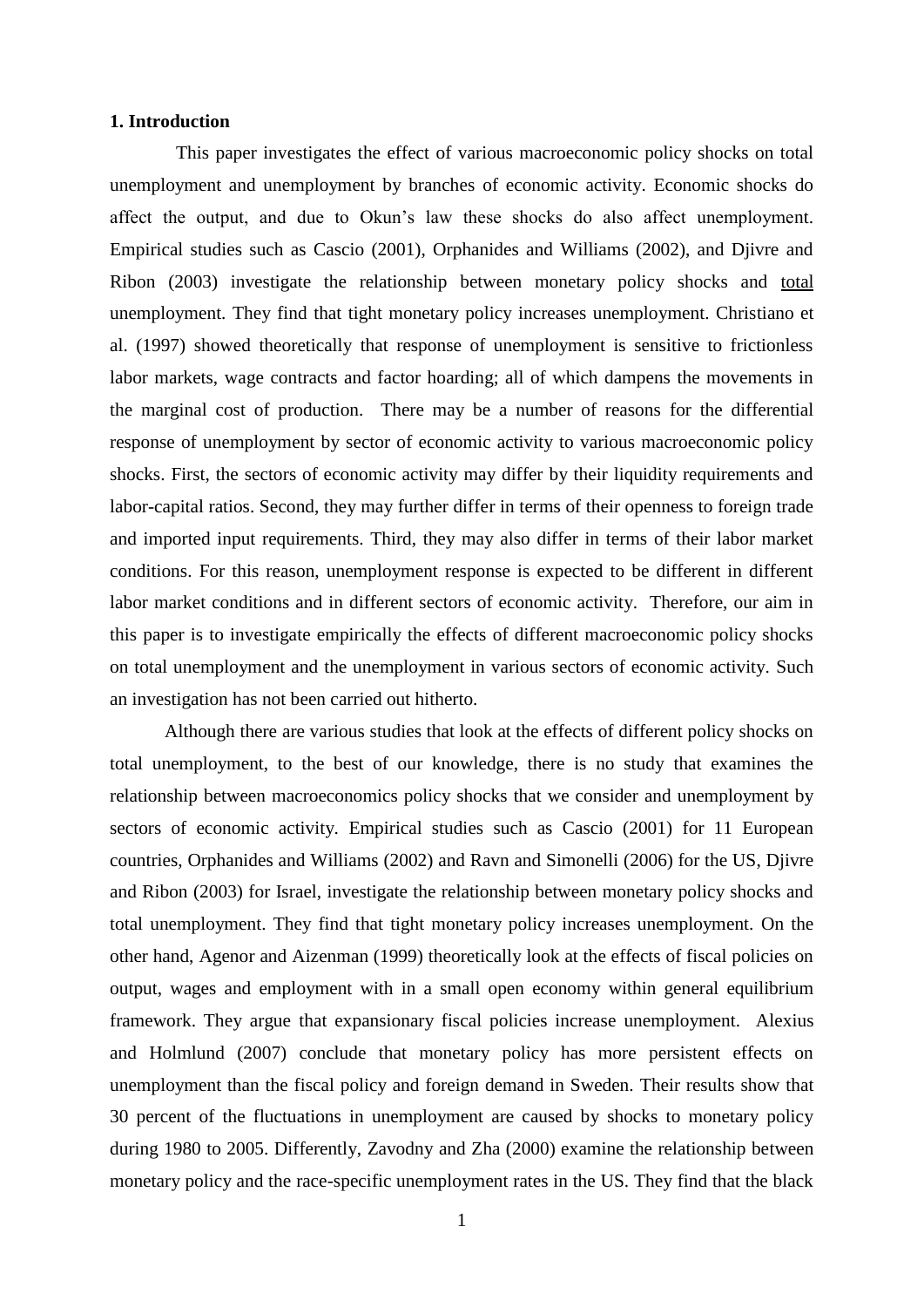unemployment rate does respond slightly differently than the overall unemployment rate to macroeconomic variable shocks. Berument, Dogan and Tansel (2006) study whether various macroeconomic policy instruments on unemployment by different levels of education and gender in Turkey with the finding of substation educational and gender differences. Carlino and DeFina (1998) study the possibility that the monetary policy has different effects across regions in the US since the timing and the magnitude of cycles in economic activity vary across regions. They conclude that different regions are affected differently by monetary policy. Algan (2002) found that a positive demand shock decreases the unemployment rate permanently in France and USA.

In addition to the studies that look at the effect of policy innovation on unemployment, there is another set of research which investigates the relationship between output and different groups of unemployment. Lynch and Hyclak(1984) and Ewing, Levernier and Malikin (2002) examine effect of output deviations on unemployment rate for different age, gender and race groups of the United States. They conclude that the effects of output deviations are different on each of the different of subgroups age, gender and race. Furthermore, Blackley (1991), Freeman (2000), Izraeli and Murphy (2003) and Bisping and Patron (2005) show that output and unemployment relationship differs among demographic groups within and between regions in the United States. Paci, Pigliaru and Pugno (2001) also analyzed the existing patterns of unemployment across western European regions. Within a three-sector model (agriculture, industry and services) they assessed whether sectoral dynamics help explaining the observed heterogeneity in the growth and employment. But they did not consider the relationship between policy shocks and the type of unemployment.

This paper uses a six variable Vector Autoregressive (VAR) model to analyze the effects of various shocks to output, exchange rate, money, prices, interbank interest rate and unemployment on the unemployment rates by sectors of economic activity. The 9 main sectors of the economic activity considered include *Agriculture, Mining, Manufacturing, Electricity, Construction, Wholesale-Retail Trade, Transportation, Finance-Insurance* and *Community Services*. The detailed definitions of these sectors of economic activities are given in Footnote 5. For the analyses in this paper the quarterly Turkish data for the period 1988:1 to 2004:4 are used. There are several advantages to using the Turkish data. First, Turkey is one of the predominant emerging markets; therefore, studying this country is itself interesting. Second, Turkish financial and labor markets are not heavily regulated and Turkish real wages are flexible; therefore, economic shocks are transmitted to labor markets easily. Third, high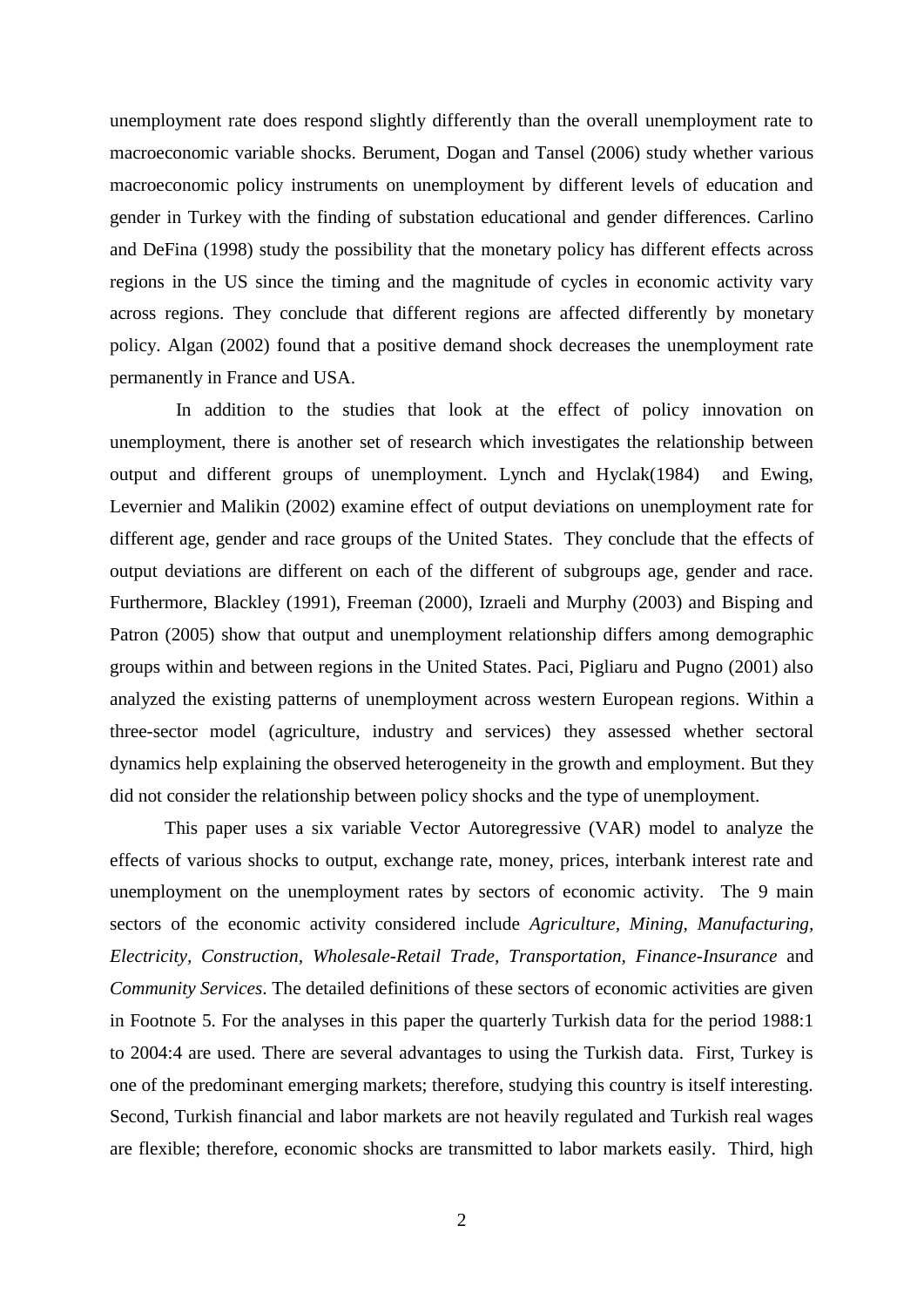variability of the Turkish economic variables decreases the *Type-II error* – the error that is made when an incorrect null hypothesis is not rejected.

The empirical evidence provided in this paper suggests that an income shock causes a decrease in the unemployment in all sectors of economic activity except in the Electricity and the Community Services sectors. Moreover, the income shock affects the unemployment in all of the sectors in the short run except the unemployment in the Mining sector. On the other hand, a price shock affects the unemployment in all of the sectors in the long run except the unemployment in the Mining and Community Services sector. With regards to the money supply innovations, the results indicate statistically significant declines during the initial periods in unemployment in the Mining, Manufacturing, Construction, Wholesale-Retail Trade, Transportation, Finance-Insurance sectors. However, in the Agriculture sector a marginally significant increase in unemployment is observed during the initial periods. Positive, one unit interbank interest rate innovation has a positive and statistically significant impact on the unemployment in the Manufacturing sector.

The following section discusses the recent trends in unemployment rates in Turkey. Section 3 presents the data and the model specification. The empirical evidence is presented in section 4. Section 5 discusses the implications of the results. The last section gives the concluding remarks.

#### **2. The Recent Trends in Unemployment Rates**

In this section, we first give an overview of the economic development of Turkey for the period 1988 to 2004. Figure 1 shows the evolution of the real GDP growth and the unemployment rate for the period 1988-2004. The left axis show the values of the GDP growth rate and the right axis show the values of the unemployment rate. During this period the Turkish economy witnessed several economic shocks due to both domestic and external causes. The first economic crisis occurred in 1991 and was due to the adverse effects of the Gulf War. Figure 1 shows that the GDP growth rate declined to 0.35 percent in 1991 and increased to 8.14 percent in 1993. The second shock was in 1994 and caused by Turkey's own structural problems. This financial crisis led to a considerable decline in the value of the Turkish Lira by almost 70 percent, GDP declined by 6.08 percent. However, the recovery was quick and in the following year the growth rate was 7.95 and unemployment rate was 7.5 percent. The third crisis was in 1999; GDP declined by 6.08 percent and unemployment rate increased to 7.65 percent. This crisis was due to lagged effect of the Russian crisis and the two major earthquakes in the Marmara region during that year. The earthquakes affected the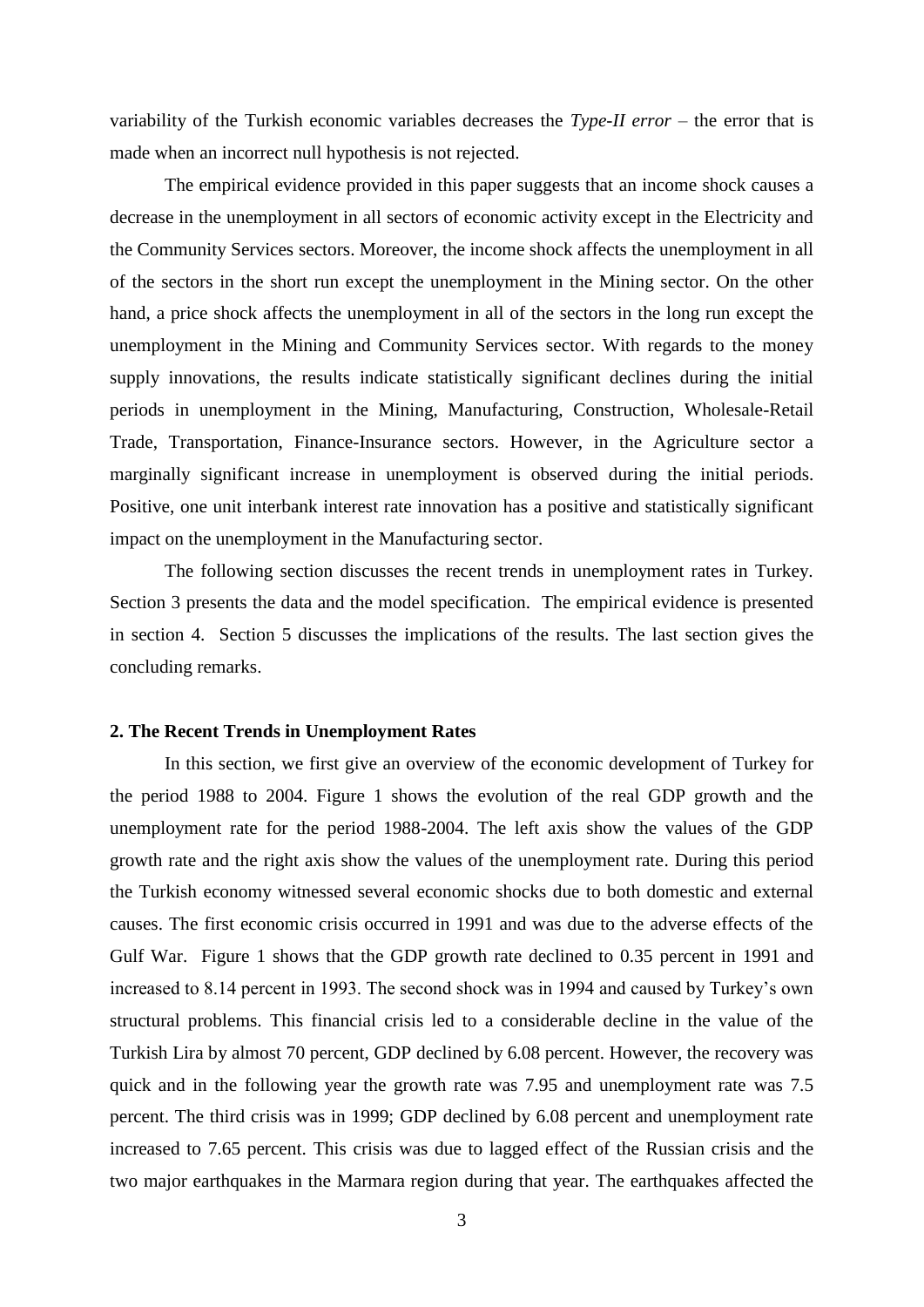industrial heartland of the country, where the immediate and adjacent provinces accounted for around one-third of Turkey's overall output. The last major crisis in this period was the liquidity crisis due to worsening of the current account and a fragile banking system in November 2000 and followed by the full-blown banking crisis in February 2001. This was the most severe crisis of the recent history of Turkey during which GDP declined by 9.54 percent. The economy bounced back and recorded high levels of economic growth of 7.9 percent in 2002. However, unemployment rates remained high, at 10.3 percent in 2002. This has been dubbed as "jobless growth". This problem continued in 2004. When the GDP growth rate was 9.9 percent and unemployment again remained at a high level of 10 percent. Further, unlike in the previous crises the unemployment rate for the educated youth was very high. It was 27 percent in 2001. The numbers unemployed stood at about 2.3 million people in 2005.

According to the Turkish Statistical Institute (TURKSTAT), unemployed are defined as all persons 15 years of age and over who are not employed during the reference period, who have taken specific step(s) to obtain a job during the last three months and are available to start work within 15 days (see TURKSTAT, 2005). In order to visualize the evolution of the unemployment we plot the unemployment rate by four major economic activities, Industry, Construction, Services and Agriculture over the 1988-2004 period in Figure 2. A band pass filter is used to remove the trends and the high frequency variability in the unemployment series. Figure 2 shows that the unemployment in different sectors have different patterns over time, the services sector unemployment is the least violate, while the Agricultural sector unemployment is the most volatile among the unemployment rates of the four major economic activities. Moreover Service, Industry and Construction unemployment series are closer to each other compared to the Agricultural sector. During the period after 1994, the cyclical volatility is higher than during the earlier period. In particular, the cycles expand after 1998. Therefore, unemployment in each sector of economic activity behaves differently over time and we claim that they respond differently to various macroeconomic shocks that is what we investigate in this paper.

#### **3. Data and Model Specification**

Quarterly VAR model is used to address how changes in macroeconomic indicators affect overall unemployment and the unemployment by the different branches of economic activity for the period from 1988:01 to 2004:04. These macroeconomic indicators are real GDP (Y), price (P), exchange rate (EXCH), interbank interest rate (INTERBANK) and money (M1) plus repo (M). Real GDP is used as a measure of income. Price level is measured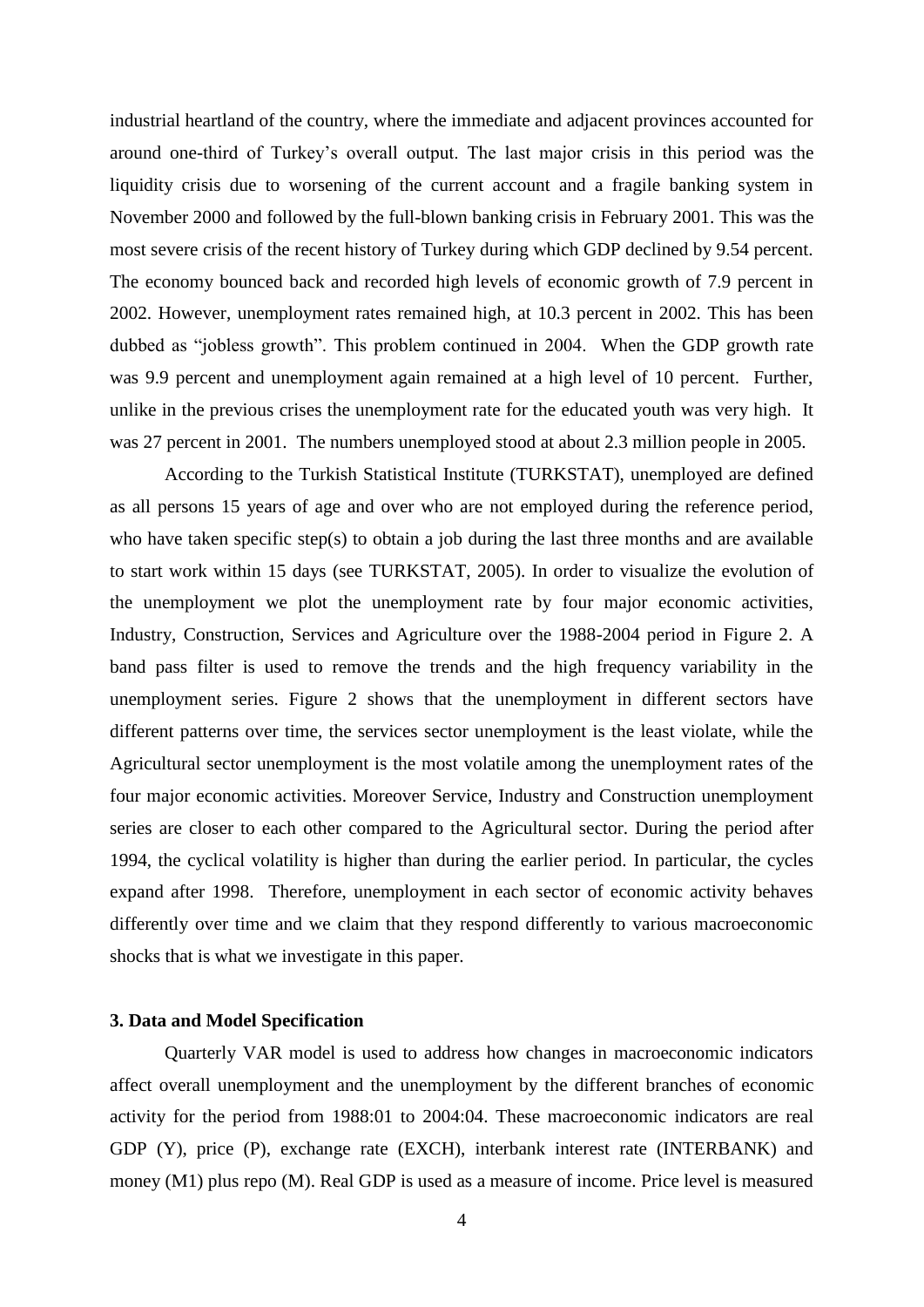by the GDP deflator. The Exchange rate is defined as Turkish lira value of the official currency basket, which is composed of 1 USD and 0.77 Euro. Interest rate is interbank overnight interest rate. Finally, M1+repo are taken as the measure of money. There are two reasons for including repo in the money supply aggregates (Berument, 2007). First, most of the repo transactions are overnight, hence this money aggregate is liquid. Second, agents prefer to repo their savings rather than open deposit accounts since the repo rates were considerably higher than bank deposit interest rates during the period studied.

All the data for macroeconomic indicators except unemployment are taken from the electronic database system of Central Bank of the Republic of Turkey (CBRT). The total unemployment and the unemployment by branch of economic activity are compiled from the Household Labor Force Surveys (HLFS), which are conducted by the Turkish Statistical Institute (TURKSTAT, 2005). The aim of the HLFS surveys was to produce data on the labor force participation and the unemployment rates and the number of persons employed, underemployed and unemployed. During the period 1988-1999, The HLFS were conducted twice a year in April and October. The reference period was the fourth week of April and October, starting with Monday and ending with Sunday. In the year 2000, application frequency, sample size, estimation dimension, questionnaire design and some other aspects of the HLFS were changed. Since 2000, the households have been followed quarterly and panel features are included. During this period about 23,000 households were selected in the new sampling design for each quarter. The seven days before the first application of the survey were being used as the reference period. The missing quarters for the periods between 1988 and 1999 were estimated by using the interpolation method<sup>1</sup>.

In the VAR specification seven dummy variables are used as exogenous variables. To account for seasonality, three seasonal dummies are included. One dummy variable included to account for the change in the definition of M1 and repo after 1996. In order to address the three domestic financial crises in April 1994, November 2000 and February 2001 three exogenous dummy variables are also included in the VAR model. The dummy variables for 1991 and 1999 crises were statistically insignificant, therefore they are not included. In addition, the model is estimated using log levels for all the variables except the interbank interest rate. The lag length of two for the VARs is determined by the Schwartz Bayesian selection criterion.

<u>.</u>

<sup>&</sup>lt;sup>1</sup> We used Chow-Lin technique (Chow and Lin, 1971) based upon the GDP calculations that uses the production side of the national income accounting for the interpolation.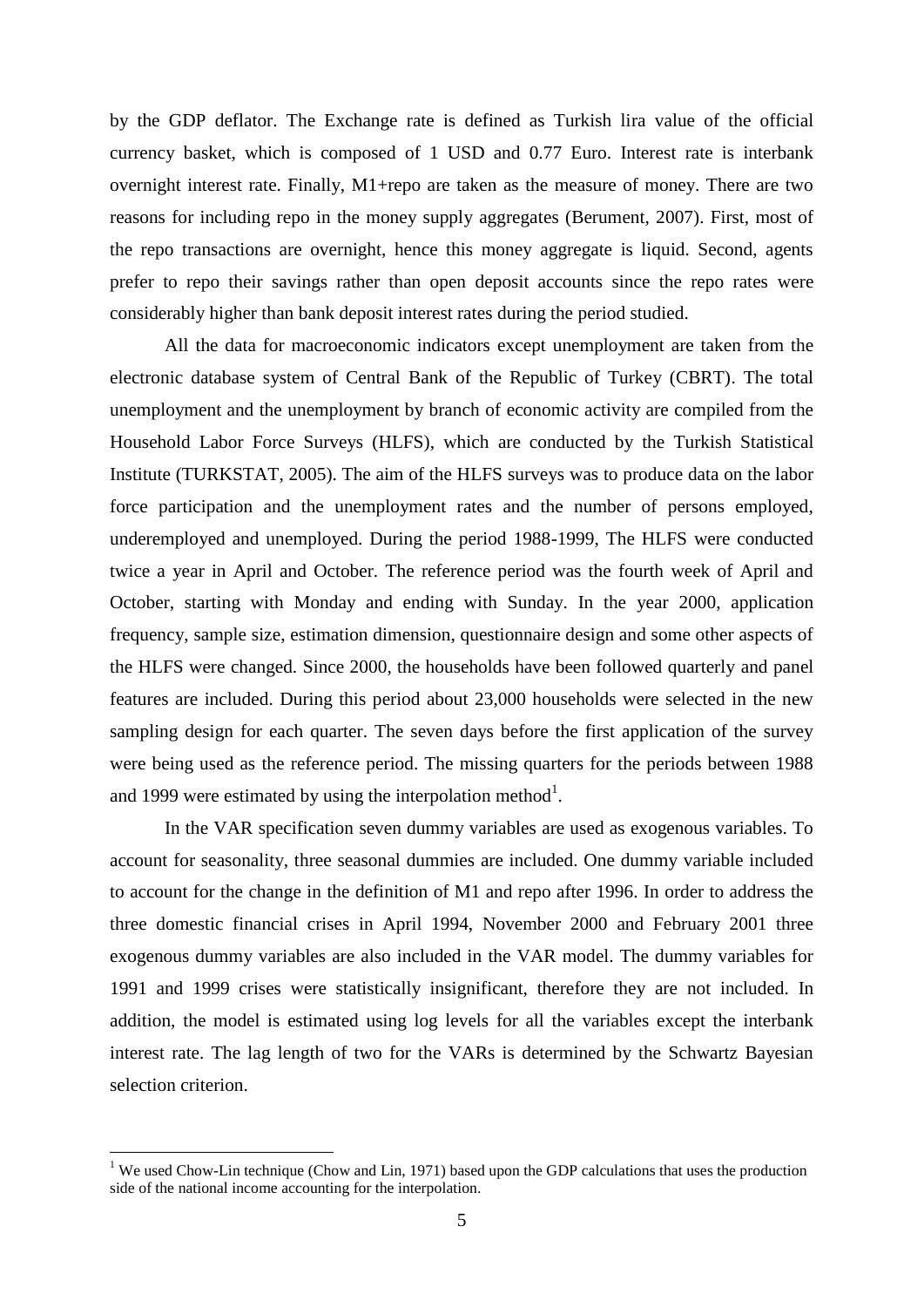One of the concerns about the VAR models is whether to use VAR model in levels or in its error correction form, if some of the series I(1) and series are cointegrated. If the variables are cointegrated then there are two different ways of specifying a VAR: one is the unrestricted VAR model in levels and the second is the Vector Error Correction Model (VECM). Hamilton (1994) and Lütkepohl and Reimers (1992) argued that running a cointegrated system in levels is asymptotically equivalent to running a vector error correction system. Even if estimating the model in VECM is more efficient than VAR in levels (see, Masconi, 1998), Naka and Tufte (1997) argued that this is true only when the cointegrating vectors are known. Naka and Tufte (1997) highlighted several advantages of estimating VAR models in levels when a cointagrating vector exists rather than employing a VECM. Their most important finding is that when the cointegrating restrictions are true, unrestricted VAR models in levels may be more efficient than the VECM at the short horizons. Also Clement and Hendry (1995) and Engle and Yoo (1987) have shown that VAR is superior to VECM at the short horizons. Therefore, in this study we implement the VAR, using the variables in levels. One may also suggest that estimating the model in differences of the series (without the error correction term). However, if there is a long term relationship among the series, dropping the error correction term will lead to inconsistent estimates (see Lütkepohl, 1991). We performed a battery of unit root and cointegration tests<sup>2</sup>. For all the VAR specifications that we consider, we can reject the null hypotheses that there is no cointegration vector. Thus, we consider that there is at least one cointegration vector for each specification that we consider. Therefore, VAR systems are estimated in levels.

In the VAR model, ordering implies that first variable affects all the remaining variables contemporaneously, but others affect first variable with a lag but not contemporaneously. Second variable is contemporaneously affected by the first variable, contemporaneously affected by the other variables, and is affected by all the variables with lags. The same applies to the all other variables as well. Our variables are ordered as real GDP, price, exchange rate, interbank interest rate, money and unemployment. This imposes extreme information assumption that income and prices are set up before setting up the interbank rate as an indicator of monetary policy. This implicitly assumes that central bank knew these variables before setting up its policy variable. Most papers such as Christiano and Eichenbaum (1992), Eichenbaum and Evans (1995), Strongin (1995), Bernanke and Blinder

<sup>&</sup>lt;sup>2</sup> Testing for unit root by using Augmented Dickey-Fuller, the Phillips and Perron and the Kwiatkowski, Phillips, Schmidt, and Shin unit root tests result with  $\lambda_{\text{max}}$  and  $\lambda_{\text{trace}}$  statistics introduced by Johansen (1988, 1991) which are all available from the corresponding author upon request.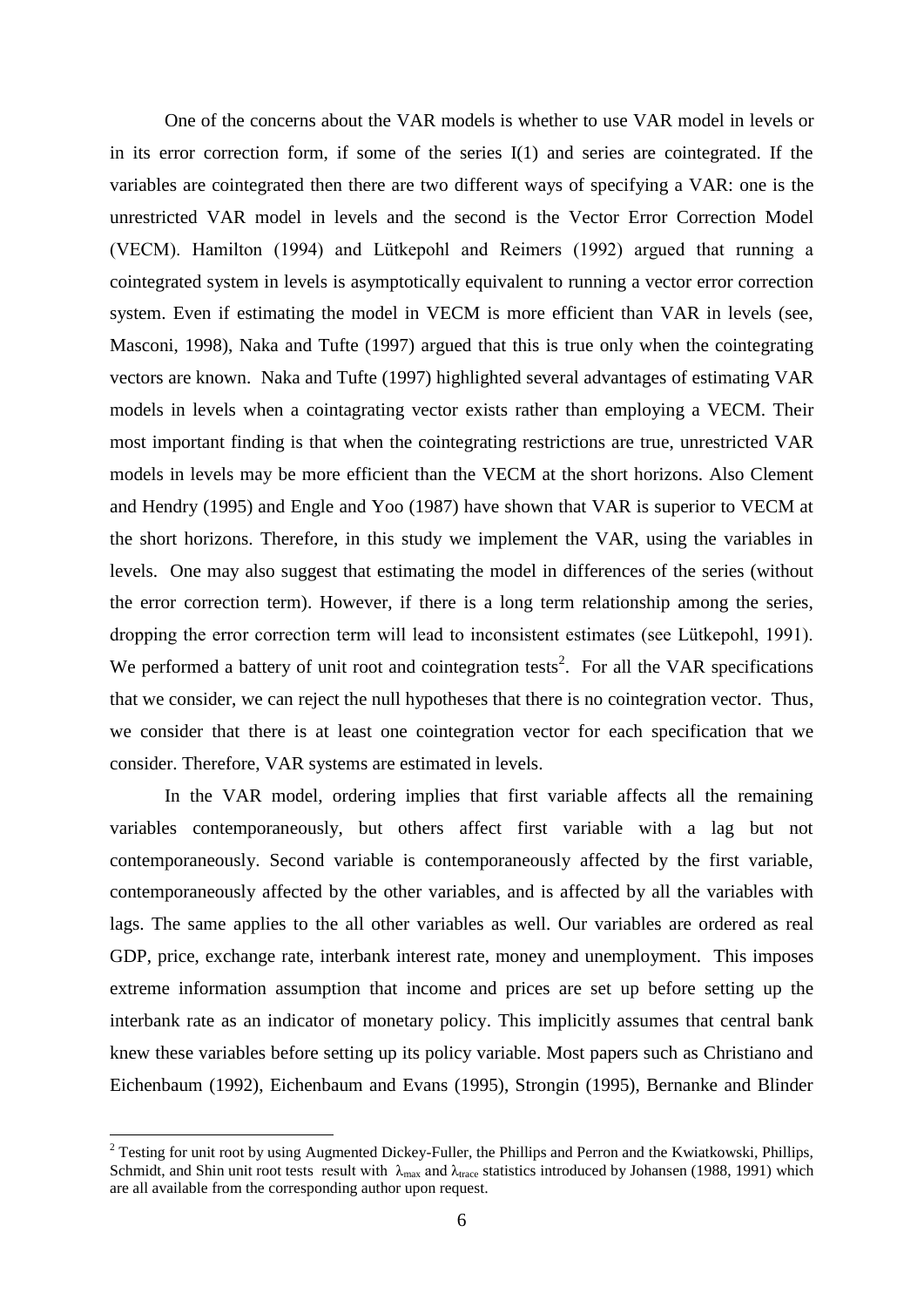(1992), Bernanke and Mihov (1995), Gertler and Gilchrist (1994) and Christiano et al. (1999) assume this type of ordering while some other papers use a different type of ordering. For example, Sims and Zha (1995) and Leeper, Sims and Zha (1996) order income and prices after the short-term interest rate. Even if this allows that the contemporaneous income and price level are not known by monetary policy maker when they setup the interbank interest rate, this implies that the interbank rate contemporaneously affects income and prices which is unrealistic either.

Moreover, on the ordering on exchange rates, Berument (2007) argues that the CBRT tended to change the interbank interest rate with the exchange rate depreciation daily for its monetary policy setting for the most of the period that we consider. The exchange rate was announced every morning by the CBRT. It depreciated the local currency against the basket every day by a constant. Therefore, the public knew the monthly depreciation rate after the first or second business day of each month, but the interest rate was subject to change every day. Thus, we order the exchange rate before the interbank interest rate.

Finally we order money at the end but before the unemployment. Cooley and Hansen (1989, 1997), King (1991), Christino (1991) and Christiano and Eichenbaum (1995) motivate this choice. They assume that economic variables affect all movements in money. In this paper, it is also assumed that the money supply and unemployment are not predetermined relative to the policy shocks. Furthermore, this ordering implies that monetary policy actions (such as change in interest rate) have contemporaneous effects on money supply and unemployment. As a consequence, when we order the variables as real GDP, price, exchange rate, interbank interest rate, M1+repo and unemployment, the resulting evidence is consistent with the nature of macroeconomic policy agreements<sup>3</sup>.

Economic theory does not provide enough guidance for determining the structure of the model. Therefore, it is important to test the impulse responses for sensitivity to alternative orders. In order to explore our results for their sensitivity to the order used, we use two different ordering of the VAR analysis. First, we order the variables as interbank interest rate, exchange rate' income, price, money and unemployment. This ordering implies that central bank does not have any information for the current state of the economy but the interbank interest rate affects all the variables contemporaneously. Small open economies also use the

<u>.</u>

<sup>&</sup>lt;sup>3</sup> Leeper and Zha (2001, p.16) notes that there is a loose connection between economic theory and behavioral relationships that is used in VAR identification – ordering of the variables here. They further note that the most cited works in the area such as Leeper, Sims and Zha (1996), Christiano, Eichenbaum and Evans (1999), and Bernanke and Mihov (1998) did not provide a connection between economic theory and the relationships they used in the VAR models. However, in this paper we used the two identification schemes that Christiano, Eichenbaum and Evans (1999) used in their study.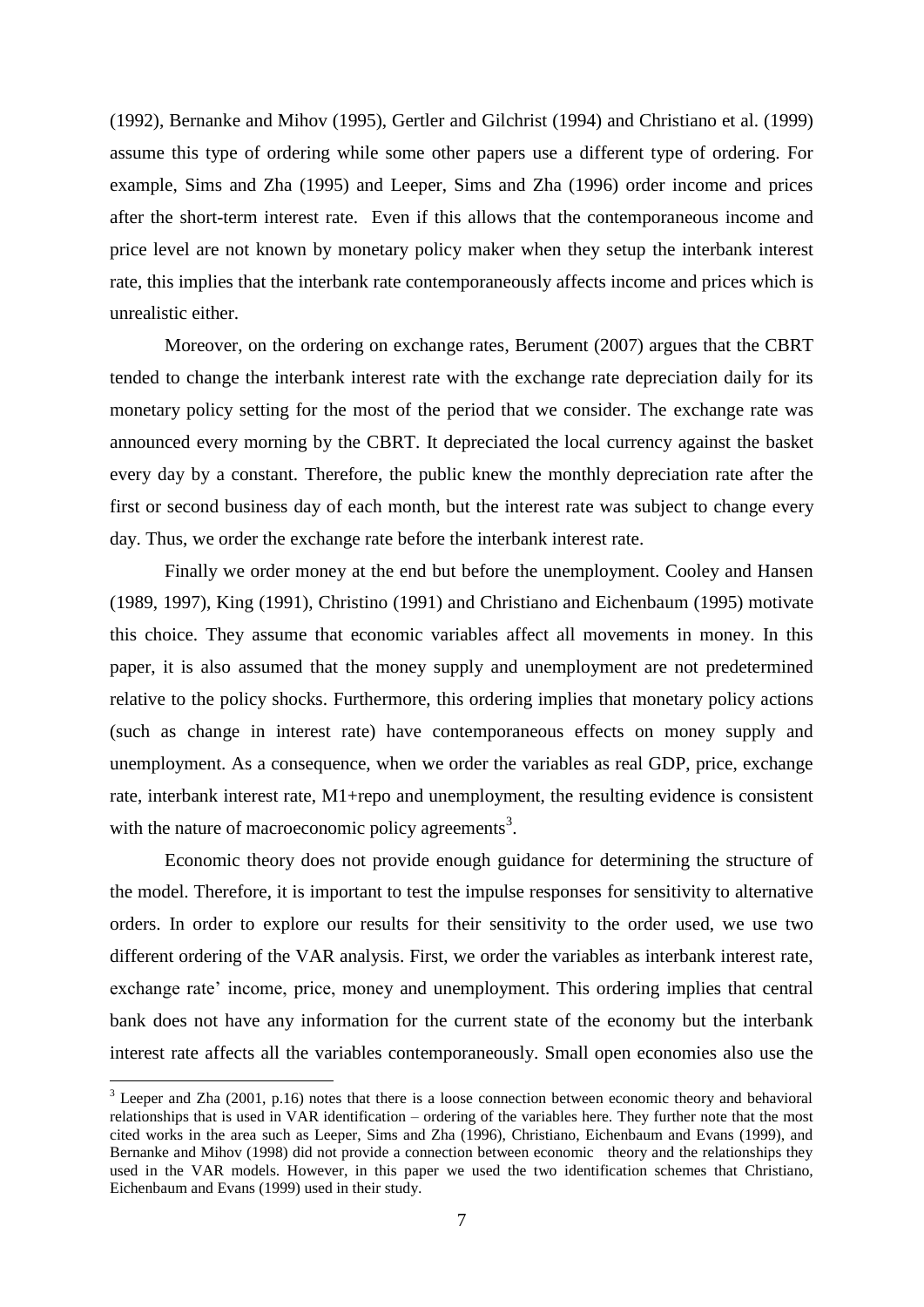exchange rates as their policy tool. Moreover, for most of the period that we consider exchange rate was dictated by the Central Bank. Thus, we place the exchange rate first and repeat the exercise as a second set of alternative ordering. The order of the variables is exchange rate, interbank interest rate, real GDP, price, M1+repo and unemployment. The impulse responses to alternative ordering were mostly parallel to our benchmark specification<sup>4</sup>.

#### **4. Empirical Evidence**

A quarterly VAR model with a recursive order is employed to estimate the effects of real GDP, price, exchange rate, interbank interest rate, money supply, total unemployment and the unemployment by branches of economic activity for the period from 1988:01 to 2004:04. Figures 3 to 12 plot the responses of the total unemployment and the unemployment by the 9 branches of economic activity to five macro economic shocks and the shocks to the unemployment itself. The order of the impulse response functions in each branch of the economic activity and the total unemployment is as follows: real GDP, exchange rate, money supply, price and interbank interest rate. The error bands for the impulse responses are drawn at the 90% levels of confidence. The standard errors are calculated by bootstrapping with 3000 draws.

Figure 3 shows the responses of the total unemployment to various macroeconomic shocks over a sixteen quarterly forecast horizon. One standard deviation shock to income decreases the total unemployment for 9 quarters but only the first and the third quarter of the decreases are statistically significant. Upper left corner of Figure 3 shows that after the ninth quarter the response turns out to be positive and during the periods from 13 to 16 the responses are statistically significant. Evidence on the effect of higher output is parallel to the finding by Algan (2002) for France and the USA, Ewing, Levernier and Malikin (2002) for the USA and Berument, Dogan and Tansel (2006) for Turkey. They all find that a positive demand shock decreases the unemployment rate. Similarly, Zavodny and Zha (2000) find that a negative demand shock increases the unemployment in the USA. The response of the total unemployment to exchange rate innovations is positive for the first period after that the response falls below zero. However, none of them are statistically significant. A shock on the money supply has a negative effect on the total unemployment for seven periods but only the second quarter is statistically significant. One standard deviation shock to price and interbank

<sup>&</sup>lt;sup>4</sup> These results are available upon request from the authors.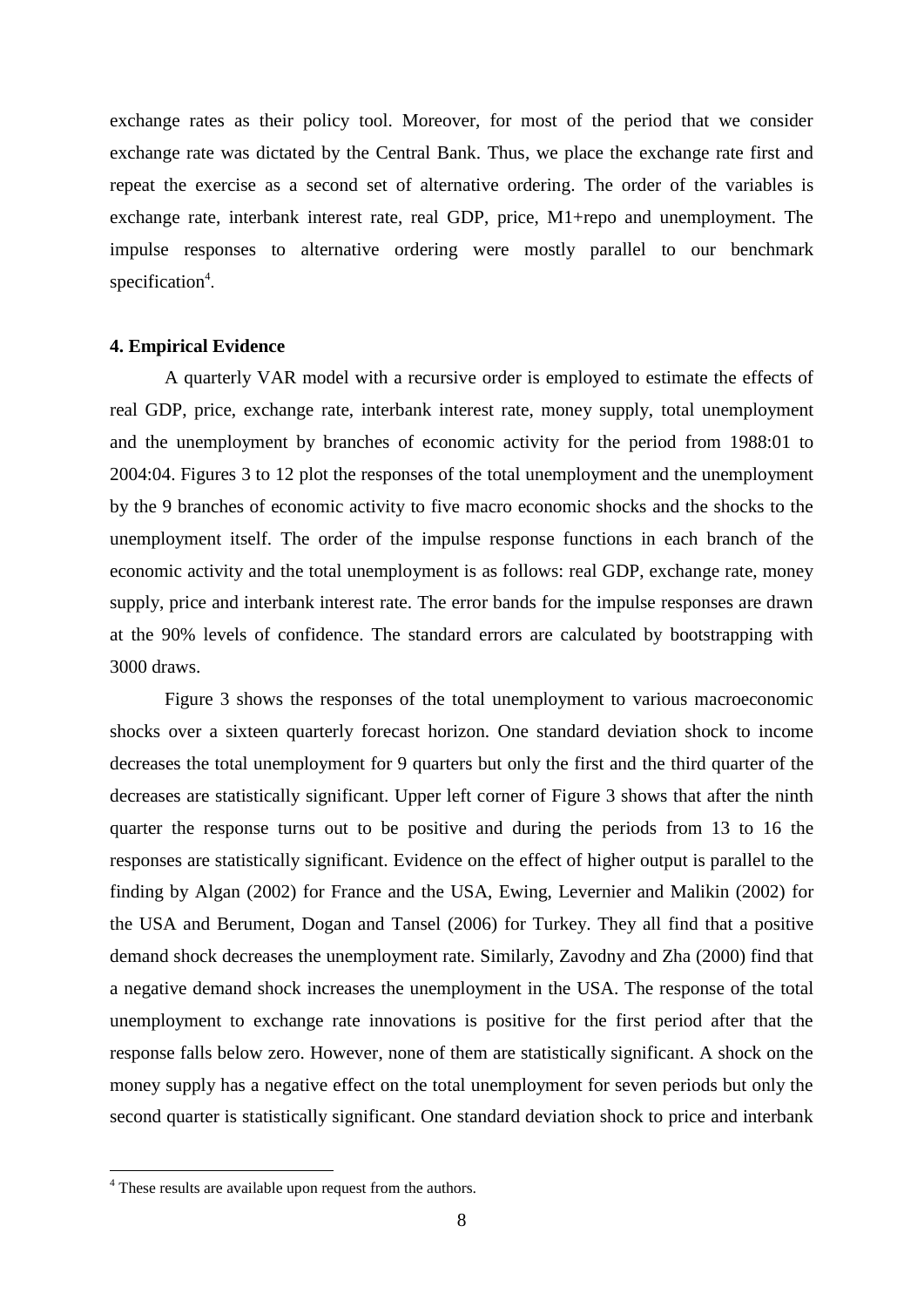interest rate decreases the total unemployment for six and seven periods, respectively. After that the effects are positive and statistically significant for the ninth and eleventh quarters. If one interprets the positive innovation to the interest rate as an indicator of the tight monetary policy, then the finding of higher unemployment is parallel to Cascio (2001), Orphanides and Williams (2002), Djivre and Ribon (2003), Rawn and Simonelli (2006) and Alexius and Holmlund (2007). Shock to total unemployment is instantaneously statistically significant even if it follows a cyclical behavior. The evidence dies out after the sixth quarter. In sum, while income, price and interbank interest rate shocks affect the overall unemployment in the long run, money and income shocks have a short run effect on the overall unemployment. However the exchange rate does not affect unemployment in either the short run or the long run.

We next assess how different unemployment levels respond to five macroeconomic shocks. The groups of economic activities we consider are as follows; Agriculture, Mining, Manufacturing, Electricity, Construction, Wholesale-Retail Trade, Transportation, Finance-Insurance, Community Services.<sup>5</sup> In order to save space we will elaborate only on the statistically significant results.

First we will look at how one standard deviation shock to income affects unemployment by sectors of economic activity. Figure 4 shows that innovation to income affects the unemployment of Agriculture negatively but after the sixth quarter the effect is positive. The negative effect is statistically significant only for the periods between one and four. In Figure 6, the response of the Manufacturing unemployment to income shock is negative and statistically significant only for the initial level. Figure 7 reports that the Electricity unemployment responses are positive and statistically significant at the initial levels. Figure 8 suggest that the Construction unemployment have negative response for the periods between one and nine. But only first four periods are statistically significant. Figure 9 suggests that the Wholesale-Retail Trade has negative and significant impact until the eleventh period. Positive innovation to income affects the Transportation unemployment negatively. However it is statistically significant only for the first and the third periods. Figure 11 shows that the Finance-Insurance unemployment has significant effects in the first, third and fifth periods, which are negative. Finally income shock increases the Community Services unemployment for the whole period. But it is significant only at the initial level. In

 $<sup>5</sup>$  The detailed definitions of these economic activities are as follows. Agriculture includes Forestry, Hunting and</sup> Fishing. Mining includes quarrying. Electricity includes gas and water. Wholesale and Retail Trade includes restaurants and hotels. Transportation includes communication and storage. Finance-Insurance includes real estate and business service. Community Services include social and personal services.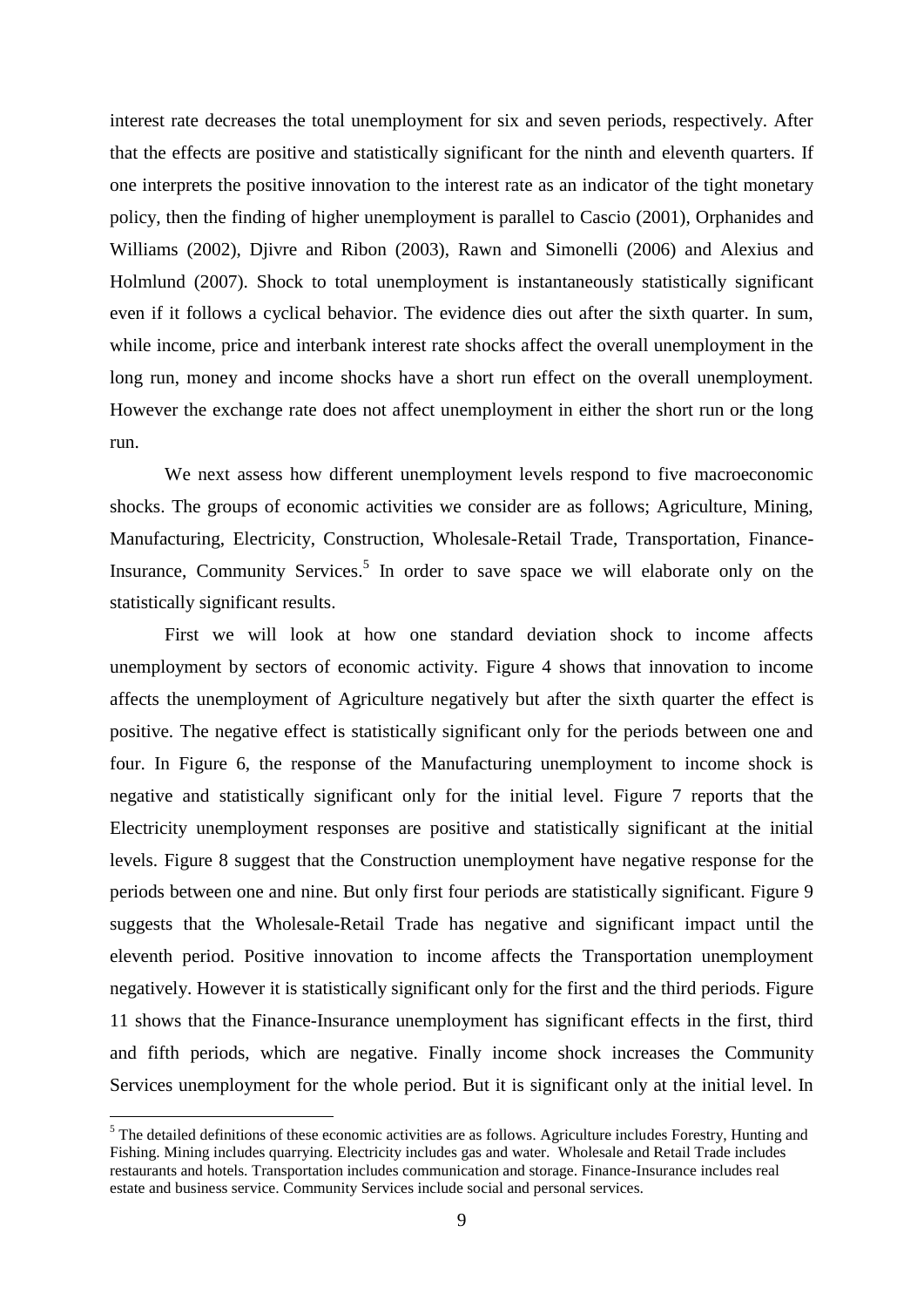sum the general trend is that a shock on the income decreases the unemployment in different economic activities except in the Electricity and the Community Services which are statistically significant only at the initial levels. Moreover, the income shock affects all of the economic activities in the short run except the Mining and has the biggest impact on the Electricity and the Community Services.

Turkey is a small open economy. It mostly imports raw materials, intermediate products, machinery and equipment for its investment. Therefore, it is plausible that exchange rate movements affect the state of the economy adversely and increase unemployment. Exchange rate also affects the economic performance through net exports. Higher exchange rate encourages exports and discourages imports. Berument and Pasaogullari, (2003) provides a discussion of the effect of exchange rate depreciation on the Turkish economic performance. Therefore, we next assess how unemployment by various economic activities responds to the exchange rate innovations. Exchange rate innovation does not have statistically significant effect on the unemployment by economic activity except for the unemployment in the Manufacturing and the Finance-Insurance sectors. For these two sectors the impacts are positive and significant just for the initial levels. Figures 6 and 11 show that the unemployment in these two economic activities are adversely affected by the exchange rate depreciation in the short run.

Next we consider the response of unemployment by branch of economic activity to the money supply shock. Figure 4 shows that the response of Agricultural unemployment to money shock is positive and marginally significant in the first quarter. On the other hand Figure 5 shows that a money innovation has a statistically significant and negative contemporaneous impact on Mining unemployment. Moreover, Figures 6, 9 and 10 show that a monetary expansion has statistically significant and negative effects as of the first quarter after the shock for the unemployment in the Manufacturing, Wholesale-Retail Trade and Transportation sectors. In addition, the effect of a money innovation on the unemployment in the Construction and Finance-Insurance sectors are negative and significant in the second quarter for construction and the periods between one and three for Finance-Insurance sectors, respectively. The unemployment impact of a money shock can be summarized as follows. First, monetary supply expansion has statistically negative effects in the first quarters on the unemployment in Mining, Manufacturing, Construction, Wholesale-Retail Trade, Transportation and Finance-Insurance. On the other hand, Agriculture has statistically positive effects in the first quarter. Second, the money shock affects the unemployment all of the economic activities in the short run except the unemployment in the Electricity and the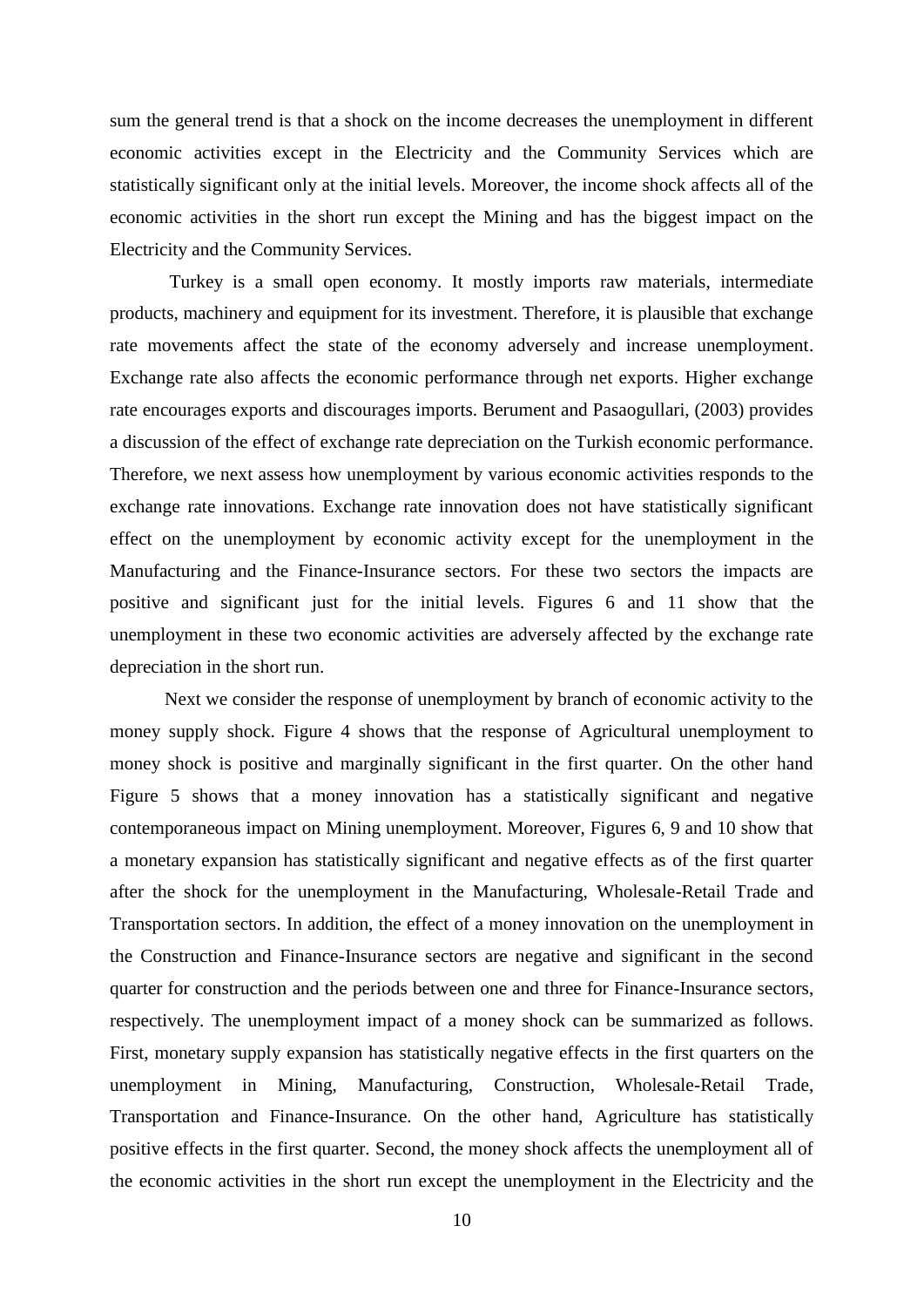Community Services sectors. Third, one standard deviation shock to money has the biggest impact on the unemployment in Mining sector.

We now report the effects of a price shock on the unemployment by different economic activities. A price innovation has statistically significant and positive effects from about tenth quarter onwards on the unemployment in all of the economic activities except the unemployment in the Mining and the Community Services activities. The response of the Community Services unemployment is negative and not statistically significant for the whole period. Furthermore, the largest impact of a price shock is observed on the unemployment in the Electricity and the Mining activities.

Next, we interpret the innovation to the interbank interest rate. The interbank interest rate shocks increase unemployment for the Manufacturing just at the initial levels and it is statistically significant just for first period. In sum, while shocks to the interbank interest rate have no long run effect on the unemployment in all the economic activities, the Manufacturing unemployment is affected only in the short run.

Finally we consider the responses of the unemployment in various economic activities to their own shock that is, to a shock in their own unemployment. The initial responses of unemployment for most economic activities to their own shocks are positive and statistically significant for about all of the periods except the unemployment in the Agriculture, Mining, Electricity and the Construction sectors. These shocks are persistent.

The main conclusions of five macroeconomic shocks can be summarized as follows. First, positive income shocks decrease unemployment across economic activities except the Electricity and the Community Services unemployment. Second, exchange rate does not have statistically significant effect on unemployment except for the Manufacturing and the Finance-Insurance unemployment, which are statistically significant just for the initial level. Third, a one unit positive shock to the money decreases the unemployment in the Mining, Manufacturing, Construction, Wholesale-Retail Trade, Transportation and the Finance-Insurance sectors for the first periods. Further, the money has a significant and positive impact on Agricultural unemployment but has no effect on the Electricity and the Community Services unemployment. Fourth, price shock affects unemployment in all of the economic activities in the long run except the Mining and the Community Services unemployment. Fifth, one unit interbank interest rate innovation is significant and has a positive impact on the unemployment in the Manufacturing at the initial level. Finally, while income shock affects the Electricity unemployment in the long run, the price shock affects it in the short run and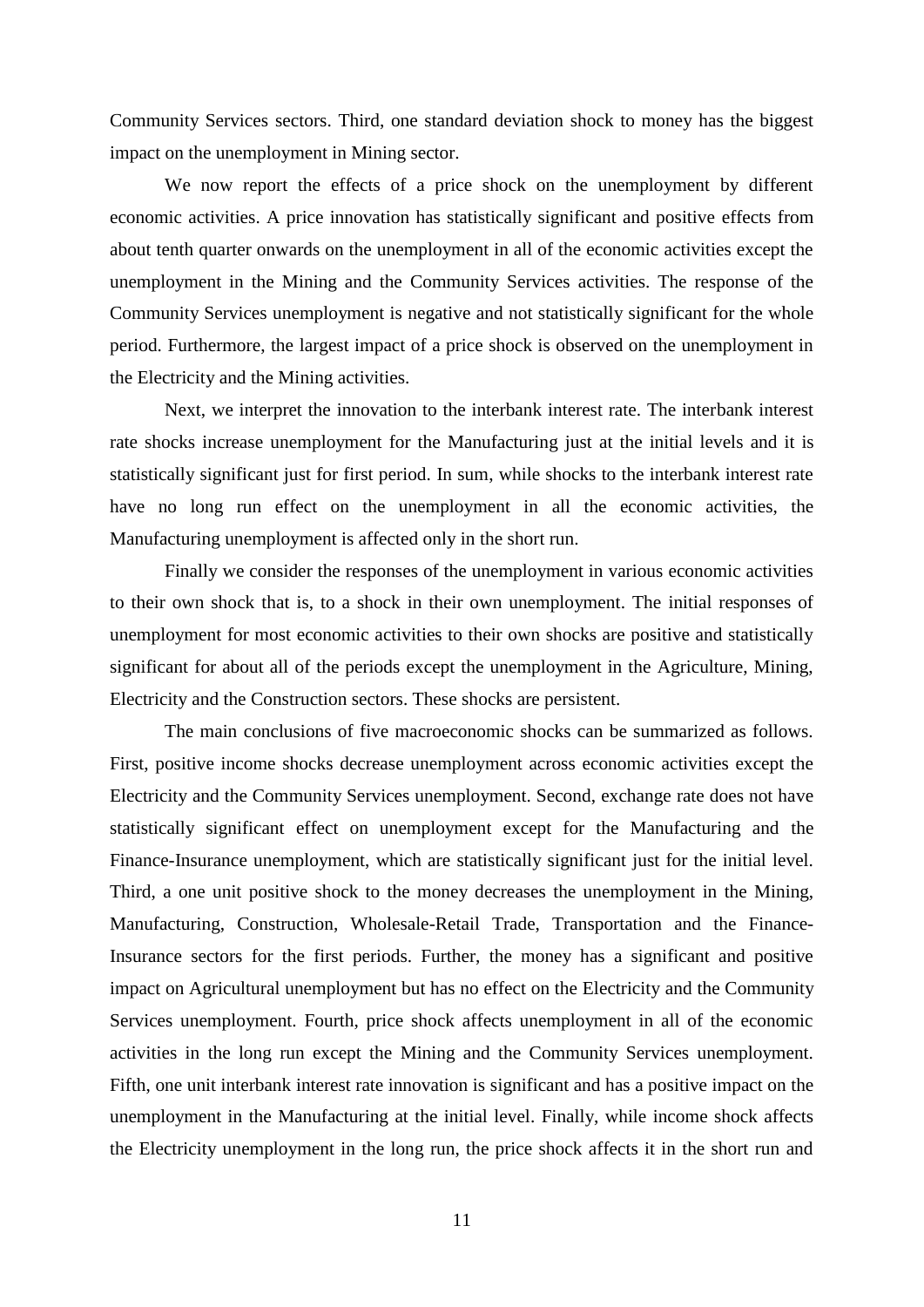these effects are the largest among all the other economic activities. However exchange rate and money supply do not have any effect on the unemployment in the Electricity sector.

#### **5. Discussion and Policy Implications**

The evidence reported above suggests that the exchange rate and the interbank interest rate innovations do not have any statistically significant effects on the unemployment by economic activity except for the unemployment in the Manufacturing for both innovations and the Finance-Insurance sector for the exchange rate innovation. For these two sectors, the impacts are positive and statistically significant just for the initial levels. Whereas the exchange rate and the interbank interest rate shocks mostly do not affect unemployment, Money (M1+repo) has more sizeable effects on unemployment. Money shock has negative and significant effects in the first quarters on the unemployment in Agriculture, Mining, Manufacturing, Construction, Wholesale, Transportation and the Finance sectors. This finding is interesting; interbank interest rate and exchange rate are often taken as monetary policy tools and innovations in these two variables are often considered as an indicator of monetary policy (see Berument, 2007). Therefore, one may interpret this as an evidence for the monetary policy ineffectiveness. However, measuring the monetary policy is a difficult task. The Central Bank of the Republic of Turkey (CBRT) used various aggregates to implement its policy for the time period that we consider. CBRT used money aggregates (such as monetary base or Net Domestic Asset), interbank rate, exchange rate, and spread between the interbank rate and depreciation rate as policy tool for the time period that we consider. Thus, we do not have any single series that we could use for the whole time span as a measure of the monetary policy. Therefore, the new definition which can be measured could be developed. However, interestingly, the evidence for the effect of money aggregate (M1+repo) on unemployment is strong. Thus, one may argue that interest rate channel and exchange rate channels may not be the transmission mechanism of the monetary policy rather the direct effect of monetary policy (liquidity effect) or other forms of mechanisms might be the mechanisms that transmit the monetary policy.<sup>6</sup> Another explanation could be put forward is that the economic performance is affected by long term interest rates but not short term interest rate (Bernanke and Reinhart, 2004). If the relationship between long and short term interest rates are not stable (evidence on this issue one may look at Berument and Froyen, 2006), then, the innovations on short term interest rate (interbank interest rate here) may not

 $<sup>6</sup>$  See Mishkin (1996) for an overview of the transmission mechanisms of monetary policy.</sup>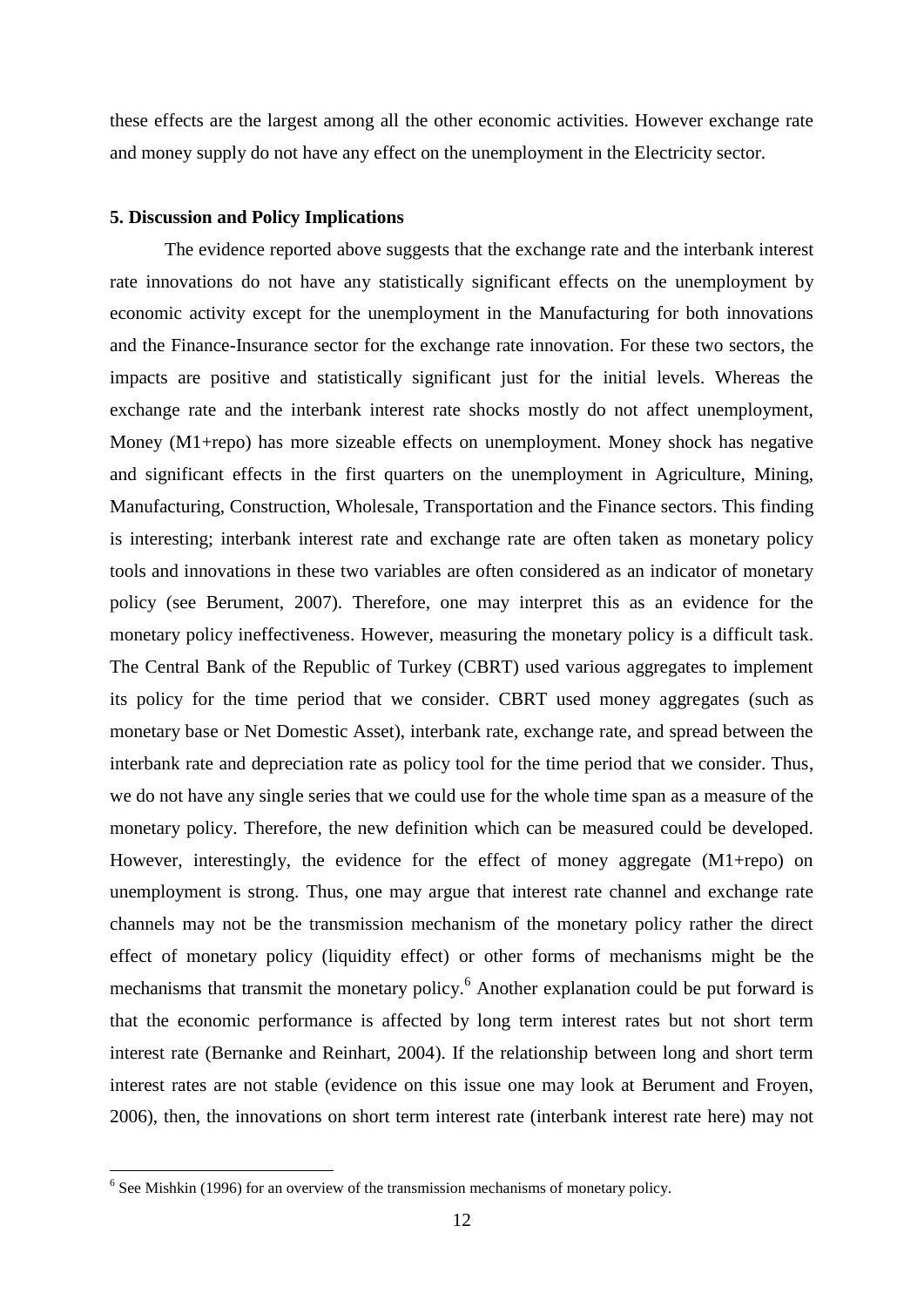affect the long term interest rates (and thus the economic performance). However, M1+repo may move with the long term interest rate and decreases unemployment.<sup>7</sup>

When we look at how one standard deviation shock to income affects the unemployment by sectors of economic activity, Figure 3 to 12 shows that there is no significant long run effect on unemployment. However, shock to the income generally decreases the unemployment in different economic activities except the Electricity and the Community Services which are statistically significant only at the initial levels. This suggests that income policies are more effective that than the interbank interest rate and the exchange rate policies to hamper unemployment. Therefore, income policies that also incorporate structural reforms should be emphasized for fighting unemployment in various sectors of economic activity. With regards to the unexpected positive effects of the income shocks on the unemployment in the Electricity and the Community services activities, we can offer the following observation in these two economic activity groups. First of all, we note that "Electricity" sector includes natural gas and water services which are mostly provided by the governmental organizations. The Community services activity groups includes social and personal services such as to render services for needy children in orphanages and kindergartens, services for old people at rest homes, care for children at nurseries and day care houses, and services for handicapped and paralyzed persons at rehabilitation centers. Most of these services are also provided by the governmental organizations. There is evidence that the demand for the services of these sectors and hence the derived demand for the labor in these sectors are both inelastic labor demand in the Electricity and the Community services sectors imply that the employment and hence the unemployment in these sectors may not be very responsive to the macroeconomic policy shocks we consider (see Glen, 1992 for the electricity sector). Further, the organizations of labor in these two sectors show somewhat different characteristics than in the other sectors. Labor in these two sectors are highly organized with trade unions. The general observation about the trade unions in Turkey has been that in response to various shocks they demand wage increases rather than employment increases (Senses, 1994). For this reason a positive income shock may translate into wage increases rather than employment increases and hence contributes to increases in unemployment due to non-organized part of the labor in these two sectors.

 $7$  We could not include the long term interest rates into the analysis directly since there is no reliable long term interest data is available (see, Berument and Yucel, 2005).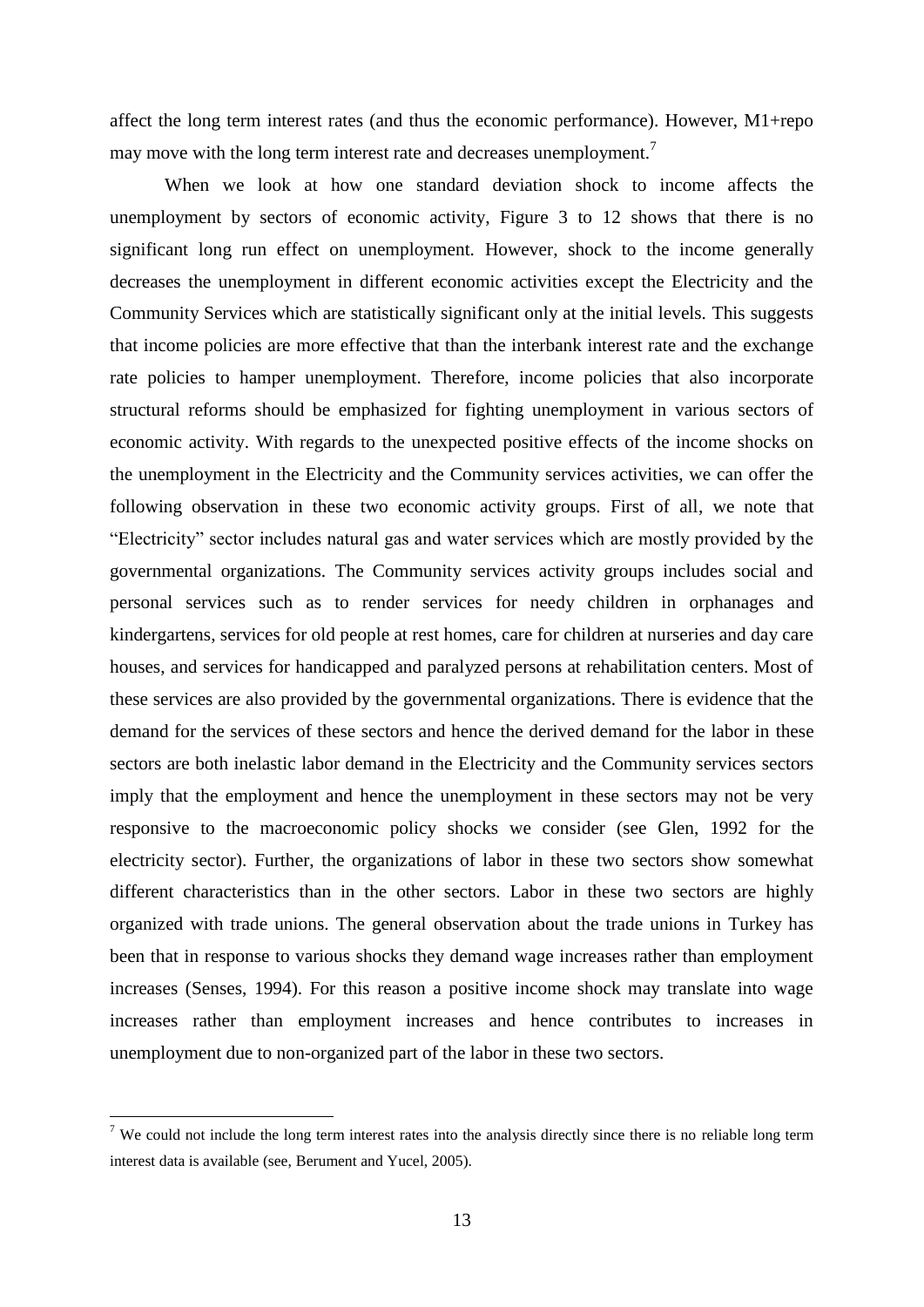A price innovation has statistically significant and positive effects from about tenth quarter onwards on the unemployment in all of the economic activities except the unemployment in the Mining and the Community Services. Thus one may argue that the identification scheme that we used might allow us to capture the supply shocks (see Christiano et al., 1999). Alternatively, price shocks might be capturing the inefficiency. In order to reason this out we make the assumption that government sector is less efficient than the private sector (see Cakmak and Zaim, 1992). Berument (2003) argued that the biggest source of price shock is the government sector; the volatility in the government sector is three times higher than in those of the private sector. Thus, the price shocks might be capturing the effect of the government sector pricing. High price shocks in government sector might be stemming from its inefficiency (as well as high and volatile taxation policies). This could affect capital accumulation and the labor supply (see Cakmak and Zaim, 1992). Thus government sector pricing could have a negative impact on the economy and increases unemployment. This clearly suggests that the structural reforms where privatization plays an important role might increase efficiency and decrease unemployment.

Finally, we consider the responses of the unemployment in various economic activities to their own shock. The initial responses of unemployment for most economic activities to their own shocks are positive and statistically significant for about all of the periods except the unemployment in the Agriculture, Mining, Electricity, and the Construction sectors. These shocks are persistent. Therefore, one may argue that heterodox rather than orthodox policies can use to hamper the unemployment.

The main conclusions of five macroeconomic shocks can be summarized as follows. Interbank interest rate and exchange rate is not the effective tools for fighting unemployment. Even if interbank and exchange rate do not measure the monetary policy, M1+repo could measure the monetary policy through the bank lending channel and it is an effective tool in the short run. However, it seems that the income policy is a more effective tool in affecting the unemployment than the monetary policy. Thus, government should concentrate on the income policies as well as structural adjustment policies in order to increase income and to hamper the unemployment rate rather than rely on the interest rate or the exchange rate policies.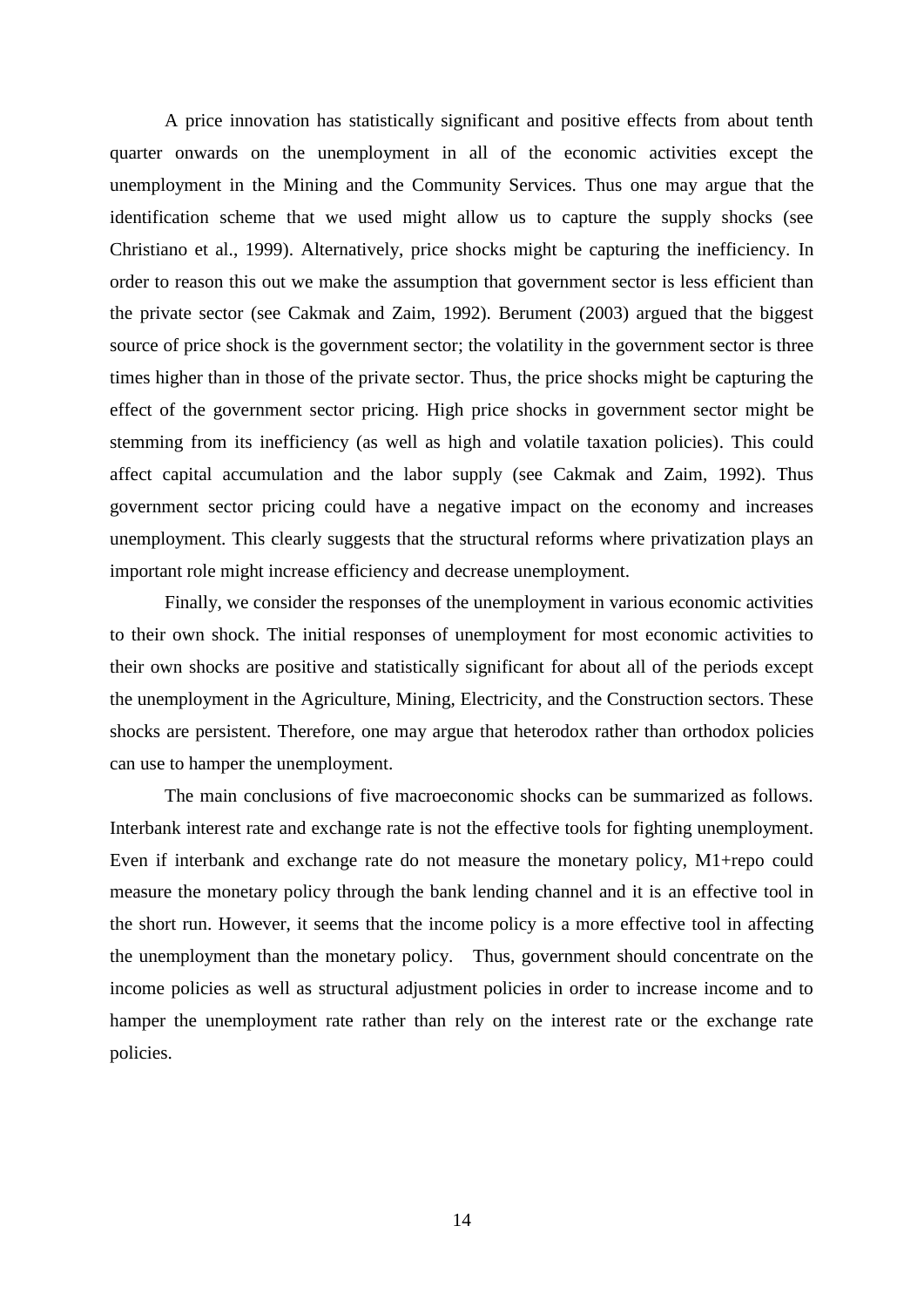#### **6. Conclusion**

The motivation of this paper has been the theoretical implication that unemployment is sensitive to labor market rigidities. This was reinforced by the observation that the unemployment by sectors of economic activity evolved differently over time in Turkey. This paper extends the previous work in two regards. First, in contrast to the usual considerations of the responses of total unemployment we also consider the responses of the unemployment in nine economic activity groups. Second, in contrast to the usual considerations of the effect of monetary policy shocks, we also consider the effect of several other macroeconomic shocks. Accordingly, we investigate the effect of changes in various macroeconomic policies on the unemployment by the nine sectors of economic activity in Turkey. This is performed by estimating VAR models for the period 1988:01 to 2004:04. The model includes six main macroeconomic variables: The real GDP, price, exchange rate, interbank interest rate, money supply and unemployment.

According to our findings the unemployment in different sectors of economic activity respond differently to various macroeconomic shocks. As a conclusion we can state that unemployment in the Electricity, Community Services, Agriculture and Manufacturing sectors respond somewhat differently than the other sectors such as Mining, Construction, Wholesale-Retail Trade and Finance-Insurance. For instance, income shocks cause a decline in the unemployment in all sectors of economic activities except in activities of the Electricity and the Community Services. These decreases are statistically significant only at the initial levels. Furthermore, the income shock affects the unemployment in all of the sectors of economic activity in the short run except the Mining sector. On the other hand, a price shock affects unemployment in all of the sectors in the long run except the Community Services unemployment. Unemployment responses in the various sectors are not statistically significant to changes in the exchange rate policy. With regards to the money supply innovations the results indicate that unemployment in various activities decrease and are statistical significant during the initial periods except the unemployment in the Agriculture which is positive and marginally significant in the initial periods. One unit interbank interest rate innovation has a positive and statistically significant impact in the short run on unemployment in the Manufacturing sector.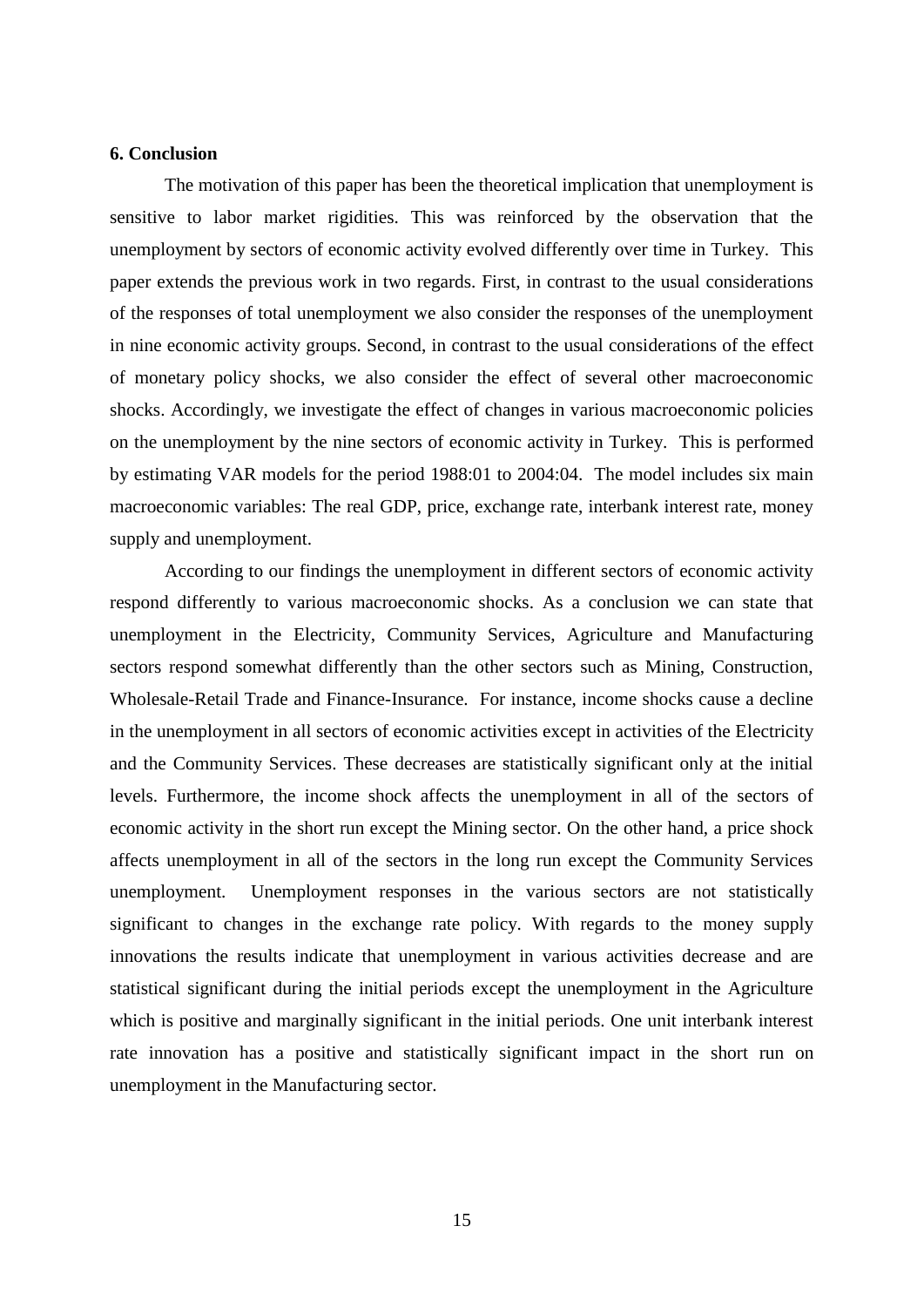#### **References**

Agenor Pierre R. and J. Aizenman, 1999, "Macroeconomic Adjustment with Segmented Labor Markets", *Journal of Development Economics*, 58, 277-296.

Algan, Yann, 2002, "How Well Does the Aggregate Demand-Aggregate Supply Framework Explain Unemployment Fluctuations? A France-United States Comparison", *Economic Modelling*, 19, 153-177.

Alexius A. and B. Holmlund, 2007, "Monetary Policy and Swedish Unemployment Fluctuations", *IZA Discussion Paper*, No. 2933, Bonn.

Bernanke, B., and A.. Blinder, 1992, "Federal Funds Rate and the Channels of Monetary Transmission," *American Economic Review*, *82(4)*, 901-21.

Bernanke, B. and I. Mihov, 1998, "Measuring Monetary Policy," *Quarterly Journal of Economics*, 113(3), 869-902.

Bernanke, B., and V.R. Reinhart, 2004, "Conducting Monetary Policy at Very Low Short-Term Interest Rates", *The American Economic Review*, 94(2), 85-90.

Berument, H., 2003, "Public Sector Pricing Behavior and Inflation Risk Premium in Turkey" *Eastern European Economics*, 41(1), 68-78.

Berument, H., 2007, "Measuring Monetary Policy for a Small Open Economy" *Journal of Macroeconomics*, 29, 411-30.

Berument H., N.Dogan and A. Tansel, 2006, "Economic Performance and Unemployment: Evidence from an Emerging Economy – Turkey" *International Journal of Manpower*, 27 (7), 604-623.

Berument, H. and R.T. Froyen, 2006, "Monetary Policy and Long-Term U. S. Interest Rates", *Journal of Macroeconomics*, 28(4), 737-751.

Berument, H. and M.Pasaogullari, 2003, "Effects of the real exchange rate on output and inflation: evidence from Turkey", *Developing Economies*, 41(4), 401-35.

Berument, H. and E. Yucel, 2005, "Return and Maturity Relationships for Treasury Auctions: Evidence from Turkey", *Fiscal Studies*, 26(3), 385-419.

Bisping T. and H. Patron, 2005, "Output Shocks and Unemployment: New Evidence on Regional Disparities*", International Journal of Applied Economics*, 2(1), 79-89.

Blackley, P.R., 1991, "The Measurement and Determination of State Equilibrium Unemployment Rates", *Journal of Macroeconomics*, 13(4), 641-656.

Cakmak, E. and O. Zaim, 1992, "Privatization and Comparative Efficiency Of Public And Private Enterprise In Turkey", *Annals of Public and Cooperative Economics*, 63 (2), 271-284.

Carlino, G and R. DeFina, 1998, "The Different Regional Effects of Monetary Shocks" *The Review of Economics and Statistics*, 80(4), 572-587.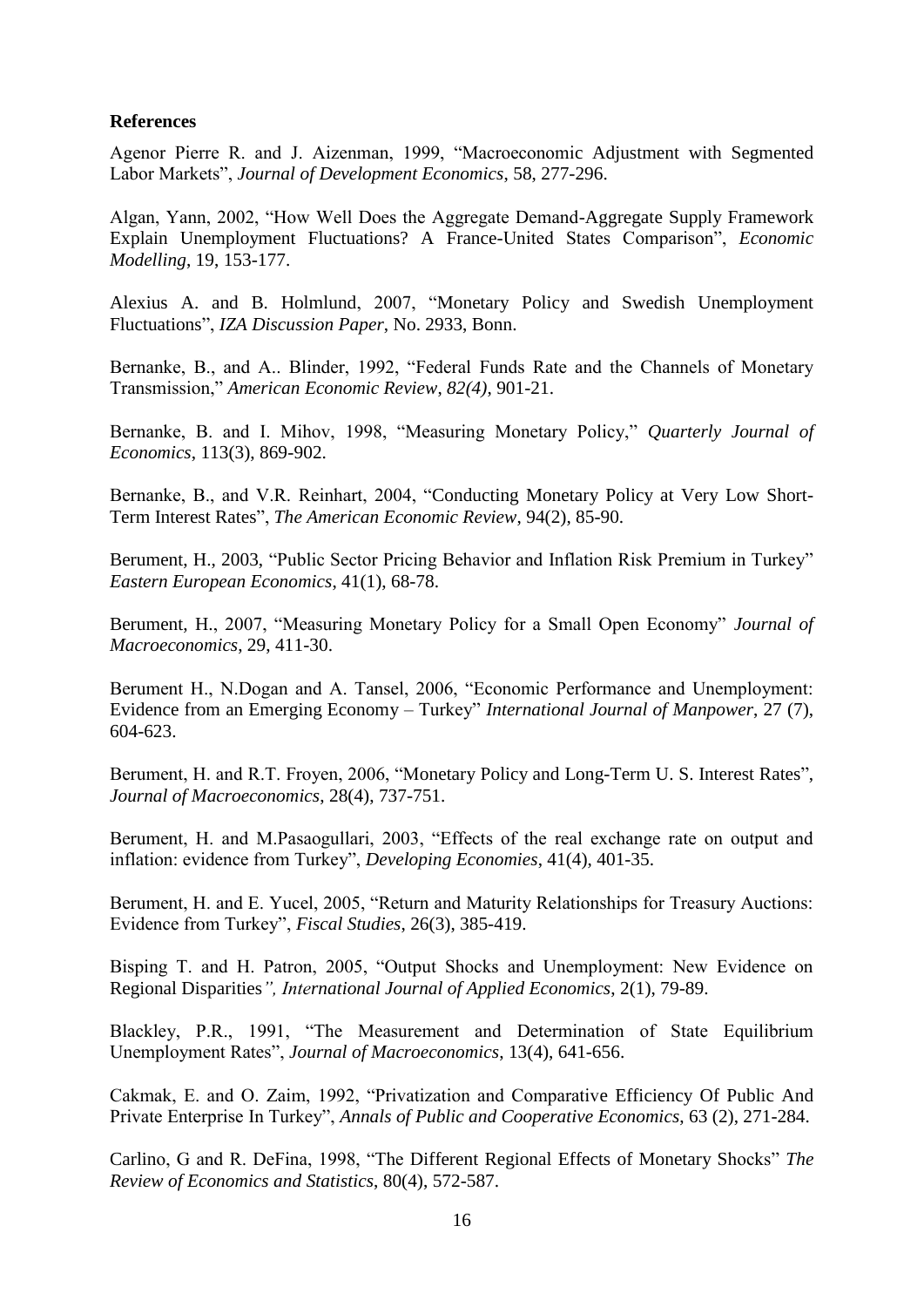Cascio Lo I., 2001, "Do Labor Markets Really Matter?" University of Essex, Department of Economics, Colchester, Essex.

Central Bank of the Republic of Turkey (CBRT), 2005, http://www.tcmb.gov.tr

Chow, G.C and A. Lin, 1971, "Best Linear Unbiased Interpolation, Distribution, and Extrapolation of Time Series by Related Series", *Review of Economics and Statistics*, 53, 372- 375.

Christiano, L.J., 1991, "Modeling the Liquidity Effect of a Money Shock", *Federal Reserve Bank of Minneapolis Quarterly Review*, 15(1), 3-34.

Christiano, L.J. and M. Eichenbaum, 1992, "Identification and the Liquidity Effect of a Monetary Policy Shock", *in Political Economy, Growth and Business Cycles*, edited by Alex Cukierman, Zvi Hercowitz and Leonardo Leiderman, Cambridge and London: MIT Press, 335-370.

Christiano, L.J. and M. Eichenbaum, 1995, "Liquidity Effects, Monetary Policy and the Business Cycle", *Journal of Money, Credit and Banking*, 27(4), 1113-1136.

Christiano, L., M. Eichenbaum, and C. Evans, 1997, "Sticky Price and Limited Participation Models of Money: A comparison", *European Economic Review*, 41, 1201-1249.

Christiano, L., M. Eichenbaum, and C. Evans, 1999, "Monetary Policy Shocks: What Have We Learned and to What End?", *Handbook of Macroeconomics*, Volume 1a, Chapter 2 ed. Michael Woodford and John Taylor, Amsterdam: North Holland.

Clements M P, Hendry D F, 1995, "Forecasting in Cointegrated Systems", *Journal of Applied Econometrics*, 10, 127 – 146.

Cooley, T.F. and G. Hansen, 1989, "The Inflation Tax in a Real Business Cycle Model", *American Economic Review*, 79(4), 733-748.

Cooley, T.F. and G. Hansen, 1997, "Unanticipated Money Growth and the Business Cycle Reconsidered" *Journal of Money, Credit and Banking*, 29(4), 624-48.

Djivre J. and S. Ribon, 2003, "Inflation, Unemployment, the Exchange Rate, and Monetary Policy in Israel, 1990-99: a SVAR Approach", *Israel Economic Review*, 2, 71-99.

Eichenbaum, M. and C.L. Evans, 1995, "Some Empirical Evidence on the Effect of Shock to Monetary Policy on Exchange Rates" *Quarterly Journal of Economics*, 110(4), 975-1009.

Engle, R.F. and Yoo, B.S., 1987, "Forecasting and Testing in Co-integrated Systems", *Journal of Econometrics*, 35(1), 143-59.

Ewing B. T., W. Levernier and F. Malik, 2002, "The Differential Effects of Output Shocks on Unemployment Rates by Race and Gender", *Southern Economic Journal*, 68(3), 584-599.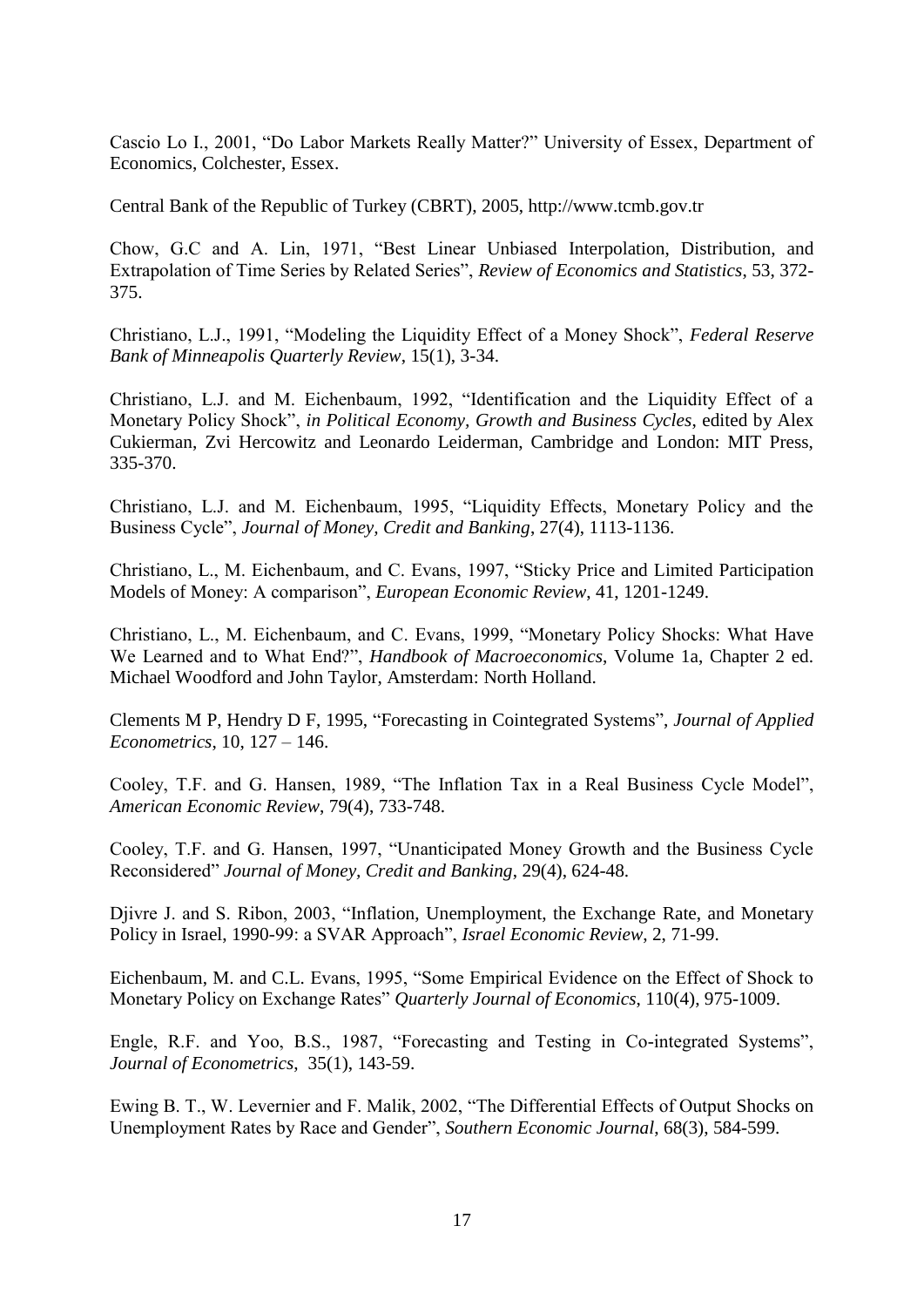Freeman D. G., 2000, "Regional Tests of Okun's Law", *International Advances in Economic Research*, 6(3), 557-570.

Gertler, M. and S. Gilchrist, 1994, "Monetary Policy, Business Cycles and the Behavior of Small Manufacturing Firms", *Quarterly Journal of Economics*, 109(2), 309-340.

Glen, J. D., 1992, "Private Sector Electricity in Developing Countries, Supply and Demand", *IFC Discussion Paper*, 15, Washington, D.C.

Hamilton, J. D., 1994, *Time Series Analysis*, New Jersy: Princeton University Press.

Izraeli O. and K. J. Murphy, 2003, "The Effect of Industrial Diversity on State Unemployment Rate and Per Capita Income", *The Annals of Regional Science*, 37(1), 1-14.

Johansen, S., 1988, "Statistical Analysis of Cointegration Vector", *Journal of Economic Dynamics and Control*, 12(2/3), 231-254.

Johansen, S., 1991, "Estimation Hypothesis Testing of Cointegration Vectors in Gaussian Vector Autoregressive Models", *Econometrica*, 59(6), 1551-1580.

King Robert G., 1991, *Money and Business Cycles*, Manuscript, University of Rochester, NY.

Leeper, E.M., C.A. Sims and T. Zha, 1996, "What Does Monetary Policy Do?", *Brookings Papers on Economic Activity*, 2, 1-63.

Leeper, E.M. and T. Zha, 2001, "Assessing Simple Policy Rules: A View from a Complete Macroeconomic Model", *Federal Reserve Bank of Atlanta Economic Review*, 86(4), 35-58.

Lütkepohl, H., 1991, *Introduction to Multiple Time Series Analysis*, Berlin: Springer- Verlag.

Lütkepohl, H. and Reimers, H.E., 1992, "Impulse Response Analysis of Cointegrated Systems", *Journal of Economic Dynamics and Control*, 16, 53-78.

Masconi Rocco, 1998, *Malcolm: Maximum Likelihood Cointegration Analysis of Linear Models*, Venezia, Italy: Cafoscarina.

Lynch G.J. and T. Hyclak, 1984, "Cyclical and Noncyclical Unemployment Differences among Demographic Groups", *Growth and Change*, 15(1), 9-17.

Mishkin, F.S., 1996, "The Channels of Monetary Transmission: Lessons for Monetary Policy", *NBER Working Paper*, No. 5464.

Naka, A. and Tufte, D., 1997, "Examining Impulse Response Functions in Cointegrated Systems", *Applied Economics*, 29(12), 1593-603.

Orphanides A. and J. C. Williams, 2002, "Robust monetary policy rules with unknown natural rates", *Board of Governors of the Federal Reserve System*, Finance and Economics Discussion Series: 2003-11, US.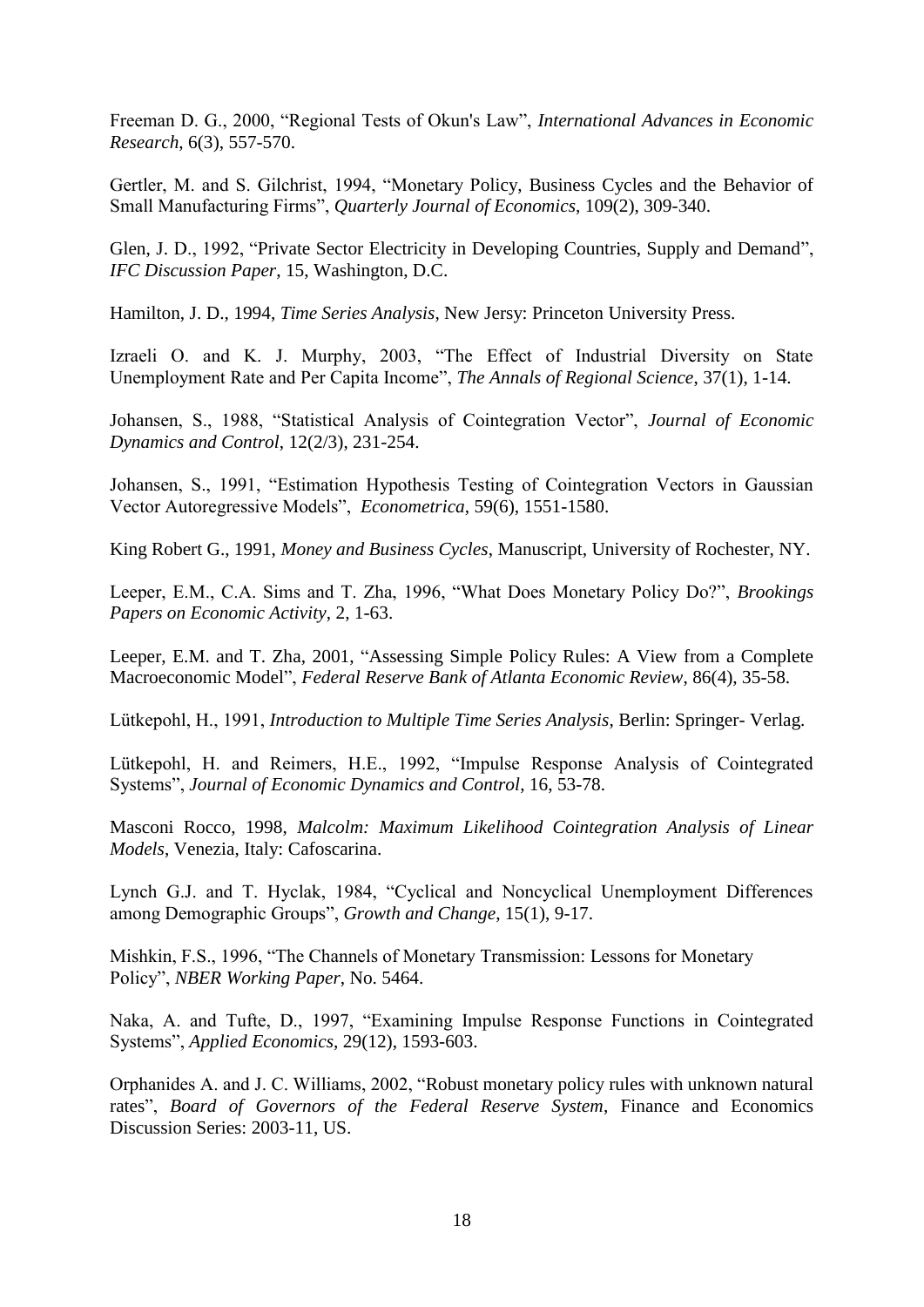Paci R., F. Pigliaru and M. Pugno, 2001, "Disparities in Economic Growth and Unemployment across the European Regions: A Sectoral Perspective", *North South Economic Research*, Working Paper CRENOS: 200103, University of Cagliari and Sassari, Sardinia.

Ravn, M and S Simonelli, 2006, "Labor Market Dynamics and the Business Cycle: Structural Evidence for the United States", *Center for Studies in Economics and Finance, Working Paper,* no 182.

Senses F., 1994, "Labor Market Response to Structural Adjustment and Institutional Pressures: The Turkish Case", *METU Studies in Development*, 21 (3), 405-448.

Sims, C.A. and T. Zha, 1995, "Does Monetary Policy Generate Recessions?", Manuscript, Departments of Economics, Yale University, New Haven.

Turkish Statistical Institute (TURKSTAT), 2005, [http://www.turkstat.gov.tr](http://www.turkstat.gov.tr/) (21.04.2005)

Strongin Steven, 1995, "The Identification of Monetary Policy Disturbances Explaining the Liquidity Puzzle," *Journal of Monetary Economics*, *35*, 463-497.

Zavodny M. and T. Zha, 2000, "Monetary Policy and Racial Unemployment Rates", Federal Reserve Bank of Atlanta, *Economic Review*, 85(4), 1-16.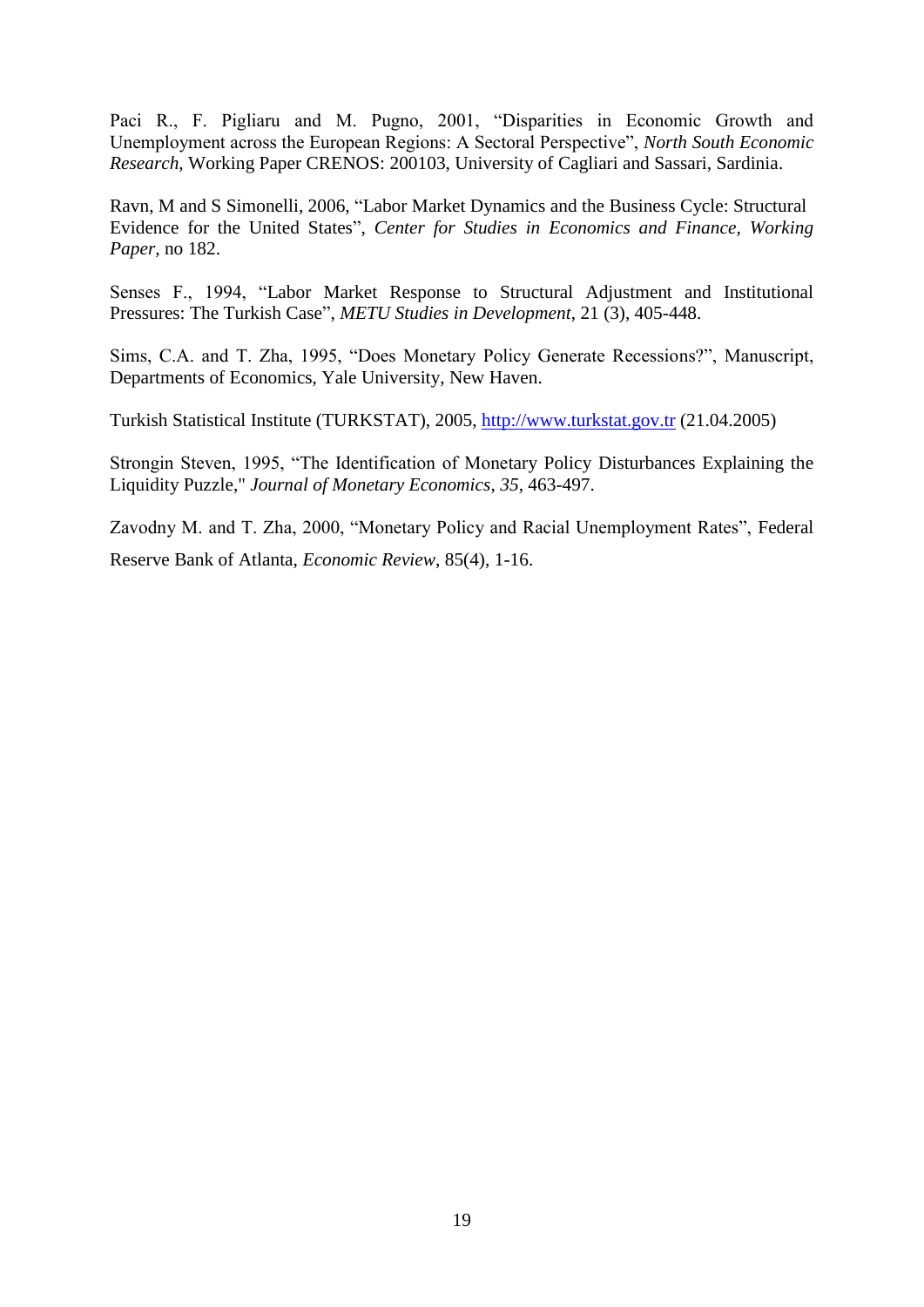

Figure 1: GDP Growth Rate and Unemployment Rate, 1988-2004, Turkey.

Figure 2: Unemployment by Sectors of Economic Activity, 1988-2004, Turkey

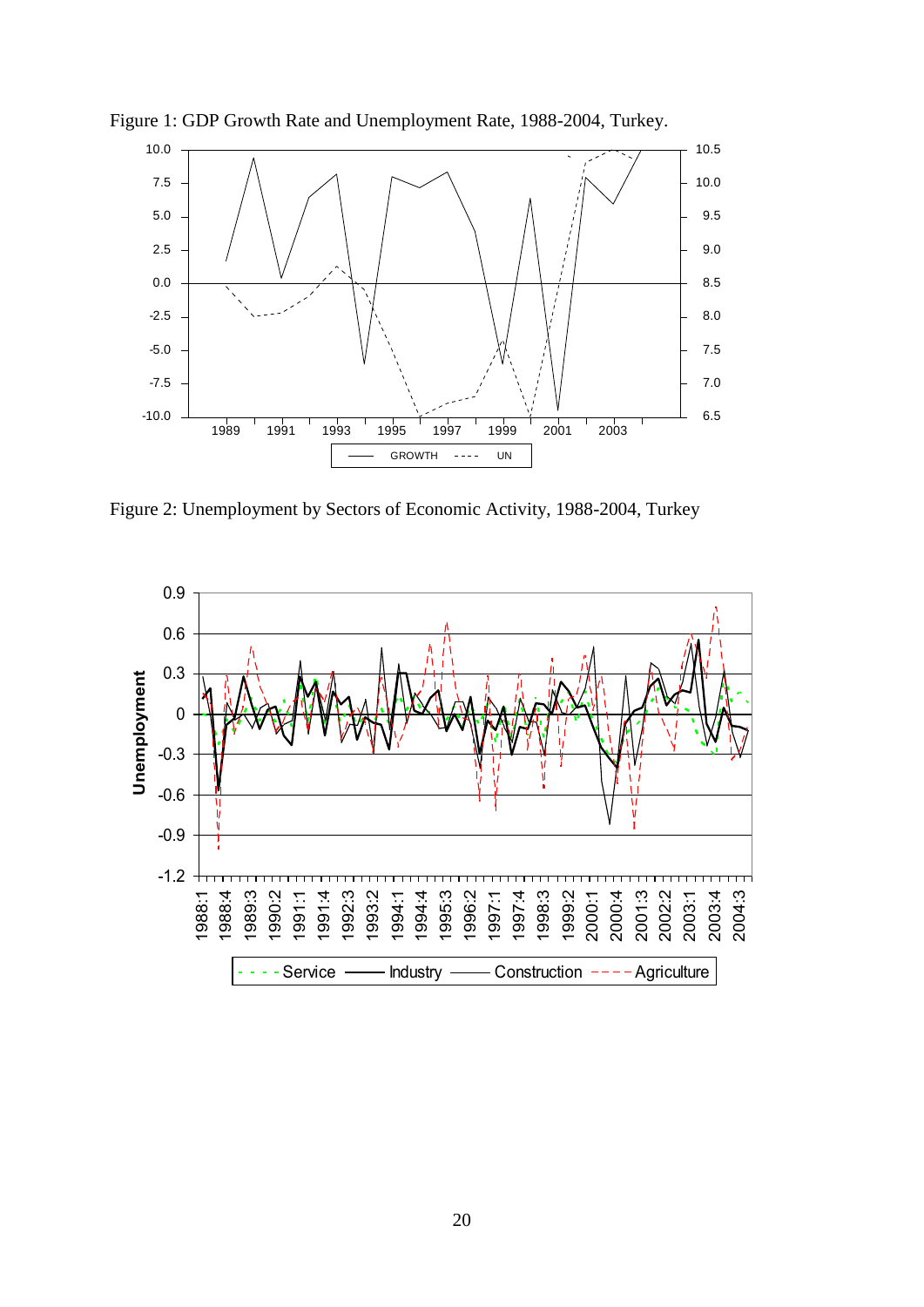



Figure 4: Responses of Agricultural Unemployment to Economic Shocks



Figure 5: Responses of Mining and Quarrying Unemployment to Economic Shocks

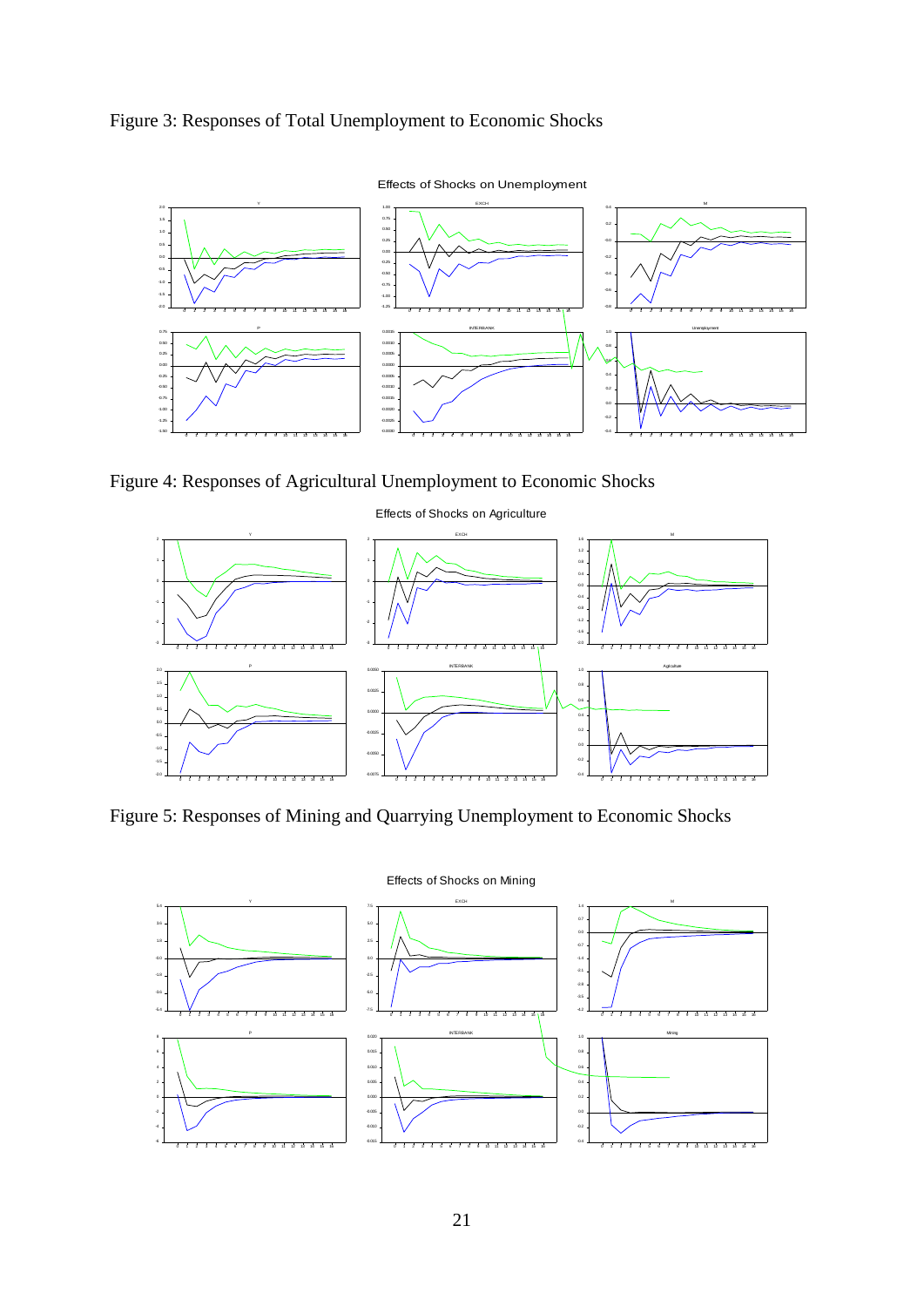Figure 6: Responses of Manufacturing Unemployment to Economic Shocks



Figure 7: Responses of Electricity Unemployment to Economic Shocks



Figure 8: Responses of Construction Unemployment to Economic Shocks

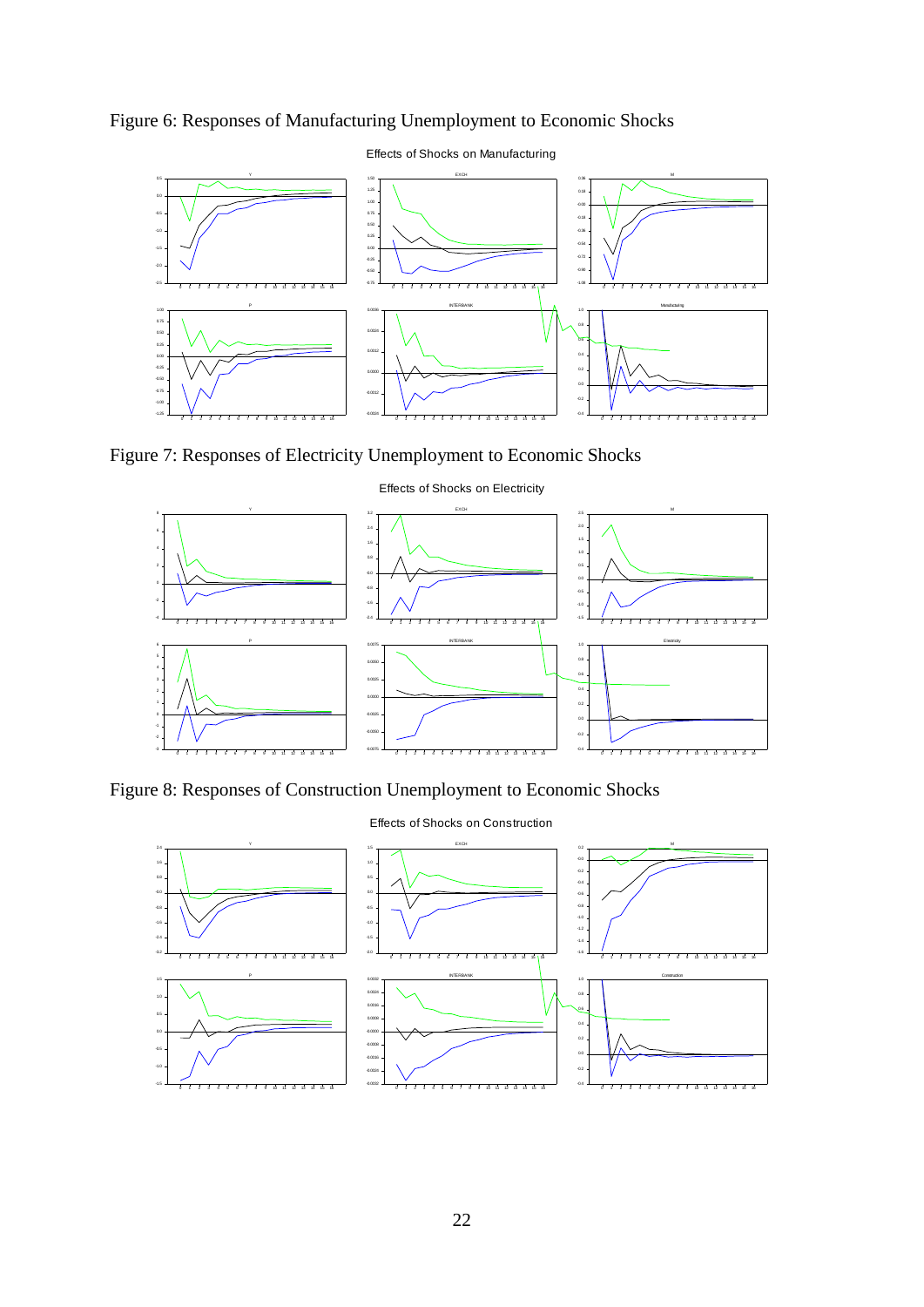



Effects of Shocks on Wholesale and re

Figure 10: Responses of Transportation Unemployment to Economic Shocks



Figure 11: Responses of Finance-Insurance Unemployment to Economic Shocks